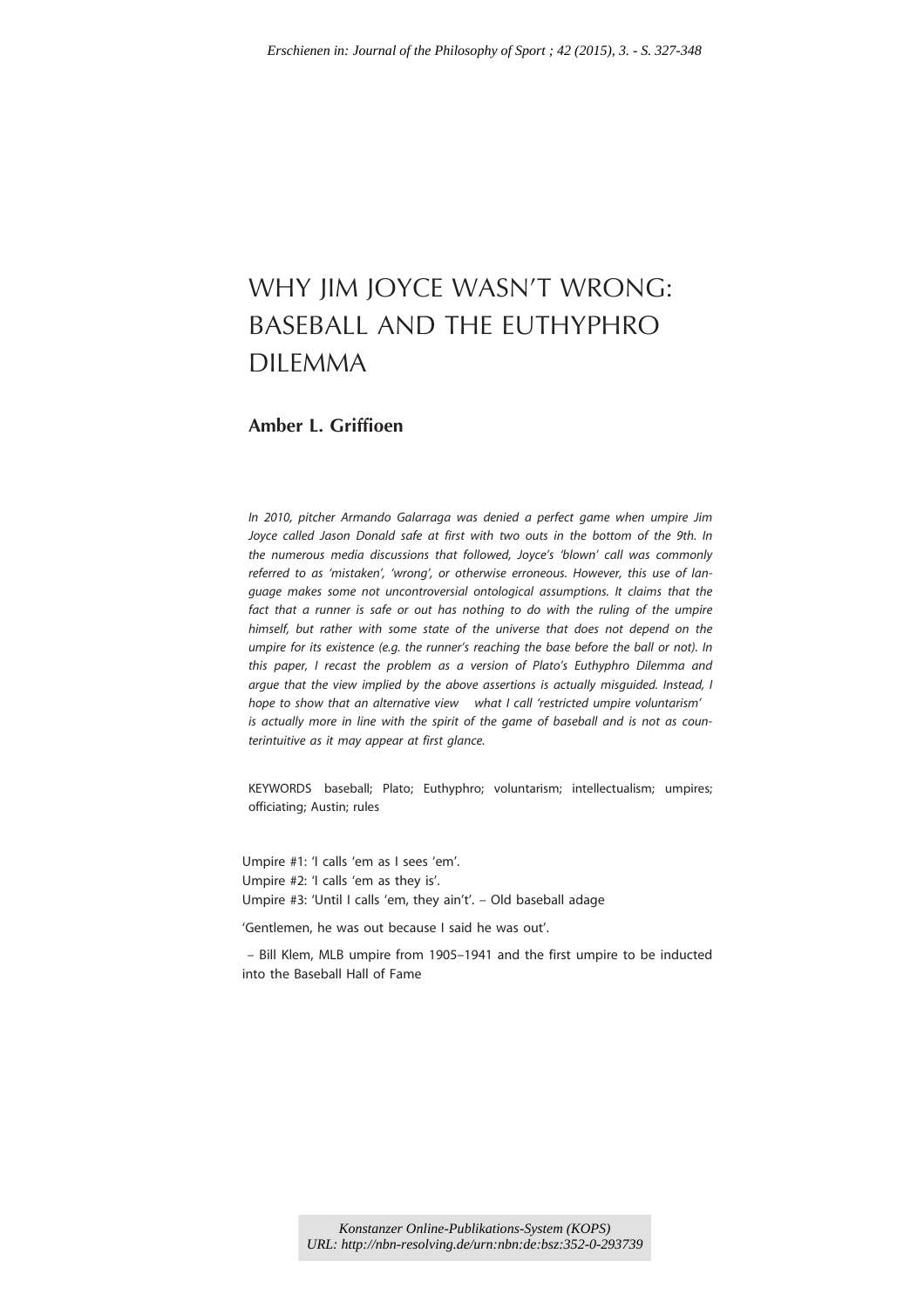#### The On-Deck Circle: Jim Joyce and the Almost-Perfect Game

On 2 June 2010, with two outs in the bottom of the ninth inning, then-Detroit Tigers pitcher Armando Galarraga was just one out away from victory over the Cleveland Indians. He had retired the first 26 batters in order, without issuing a walk and without any errors resulting in base runners, and he needed only to retire one last batter to become just the 21st pitcher in Major League history to throw a perfect game.<sup>1</sup> Facing Indians shortstop Jason Donald, he brought the count to one ball and one strike. On the next pitch, Donald connected weakly, grounding the ball to Tigers' first baseman, Miguel Cabrera, who threw to Galarraga covering the bag at first for what appeared to be the final out of the game. It was a call that Major League Baseball (MLB) umpire of 23 years, Jim Joyce, had made a thousand times. Except this time instead of calling the runner out, he called Donald safe. The perfect game was no more, and – especially upon seeing video footage of the play – fans were outraged, calling on MLB for the expansion of instant replay (which has since been implemented – though in rather problematic ways). Nevertheless, in an exceptional display of sportsmanship on both sides, Joyce offered a heartfelt (and tearyeyed) apology to Galarraga, who graciously accepted the umpire's apology.

In the numerous television, print, and online discussions that followed, Joyce's 'blown' call was commonly referred to (even by Joyce himself) as 'mistaken', 'wrong', or otherwise erroneous. Indeed, this use of language is reflective of the way we often talk in baseball. 'He was out!' we are intuitively inclined to cry in response to Joyce's call. 'Get it right, ump!' we yell when we see what we take to be poor home plate officiating. Moreover, the official MLB rulebook itself makes reference to umpires' decisions as being potentially 'correct' or 'incorrect' – to the importance of 'getting it right'.<sup>2</sup> However, whether we realize it or not, these phrases are metaphysically loaded. When we make utterances like the above, we are making certain assumptions about the ontology of baseball. In essence, we are claiming that the fact that a runner is safe or out or that a pitch is a ball or strike is completely independent of the umpire – that 'safeness' or 'outness' has nothing to do with the ruling of the umpire himself, but rather with some state of the universe that does not depend on the umpire for its existence (e.g. the runner's reaching the base before the ball or not). Yet that this should be so is far from obvious. In what follows, I will employ Plato's so-called Euthyphro Dilemma to set up a similar dilemma for baseball. I will argue the view implied by the above assertions is actually much more difficult to elucidate than one might think. I intend to argue (controversially) that an alternative view – one which places significantly more weight on the 'voluntaristic' aspect of umpires' calls – might not be as counterintuitive as it may appear at first glance.<sup>3</sup> At the very least, I hope to push proponents of what I am calling 'strict umpire intellectualism' to clarify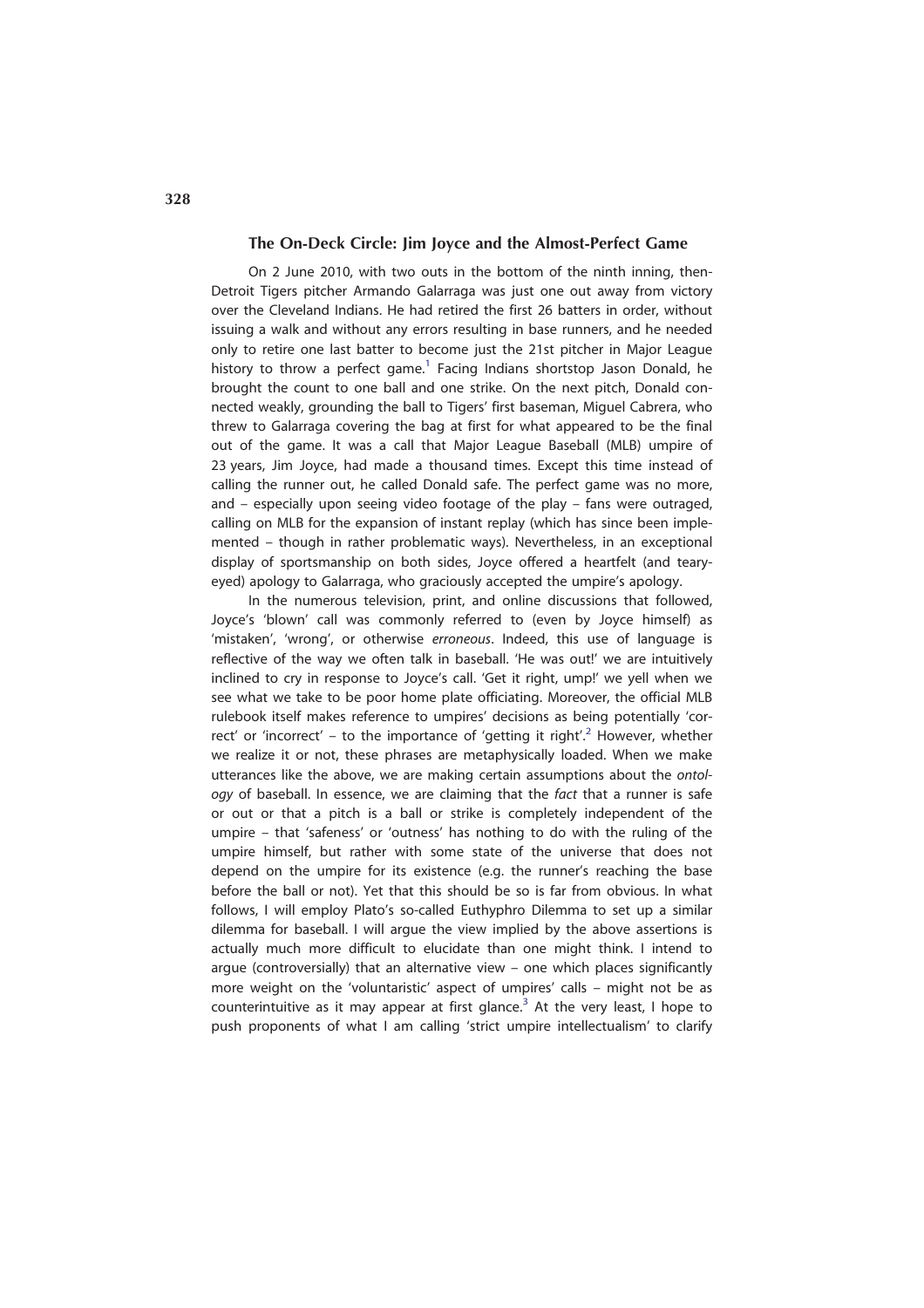and expand on their views in ways responsive to the concerns raised in this paper. In our statistically driven era of Sabermetrics and fantasy baseball, talk of 'getting it [objectively] right' has dominated much of the discourse regarding umpires and officiating. Yet even though we may have pre-theoretical intuitions about what we actually mean by such phrases, when we look more closely, we may find that our notions are still rather confused. And since part of what philosophy does is to help us clarify our concepts, this paper aims at moving the discussion further in this direction.

#### Stepping up to the Plate: From Euthyphro to Baseball

Consider this: Is the pious being loved by the gods because it is pious, or is it pious because it is being loved by the gods?<sup>4</sup>

This question, posed by Socrates in Plato's dialogue, Euthyphro, has been at the center of much philosophical debate in areas as diverse as philosophy of religion, metaethics, philosophy of law, and aesthetics. However, for purposes of clarity, when I make comparisons between questions in baseball and the above dilemma, I will tend to refer to the problem as traditionally discussed in the philosophy of religion. I figure this is appropriate, given that (a) some umpires have a tendency toward God complexes and (b) many players and fans have about as much real respect for baseball officials as the average person does toward the Deity – that is, not much. All joking aside, however, it is important to note here that in the philosophical literature on sports officiating, appeal is generally made to issues in the philosophy of law to clarify the role of the umpire and the nature of his or her<sup>5</sup> calls in sports contexts. Indeed, this seems appropriate, given that umpiring appears to be a form of 'adjudication'. Yet although there are important limits to the analogies we can draw between baseball officiating and both legal philosophy and philosophy of religion, $6$  I actually think the issue as framed within the context of the latter might help steer the discussion in a helpful direction, one only indirectly explored in the current literature on the topic.

If we thus reformulate Socrates' question as it is generally posed in the philosophy of religion, we get something like the following:

ED: Is something morally obligatory because God commands it, or does God command it because it is morally obligatory?<sup>7</sup>

The first horn of ED – which claims that what is morally obligatory depends in some way on God's commands or will [voluntas] – is known as theological voluntarism. The second horn of the dilemma, known as theological intellectualism, claims that that God exercises God's omniscient intellect [intellectus], thereby recognizing what is morally obligatory or non-obligatory, and directs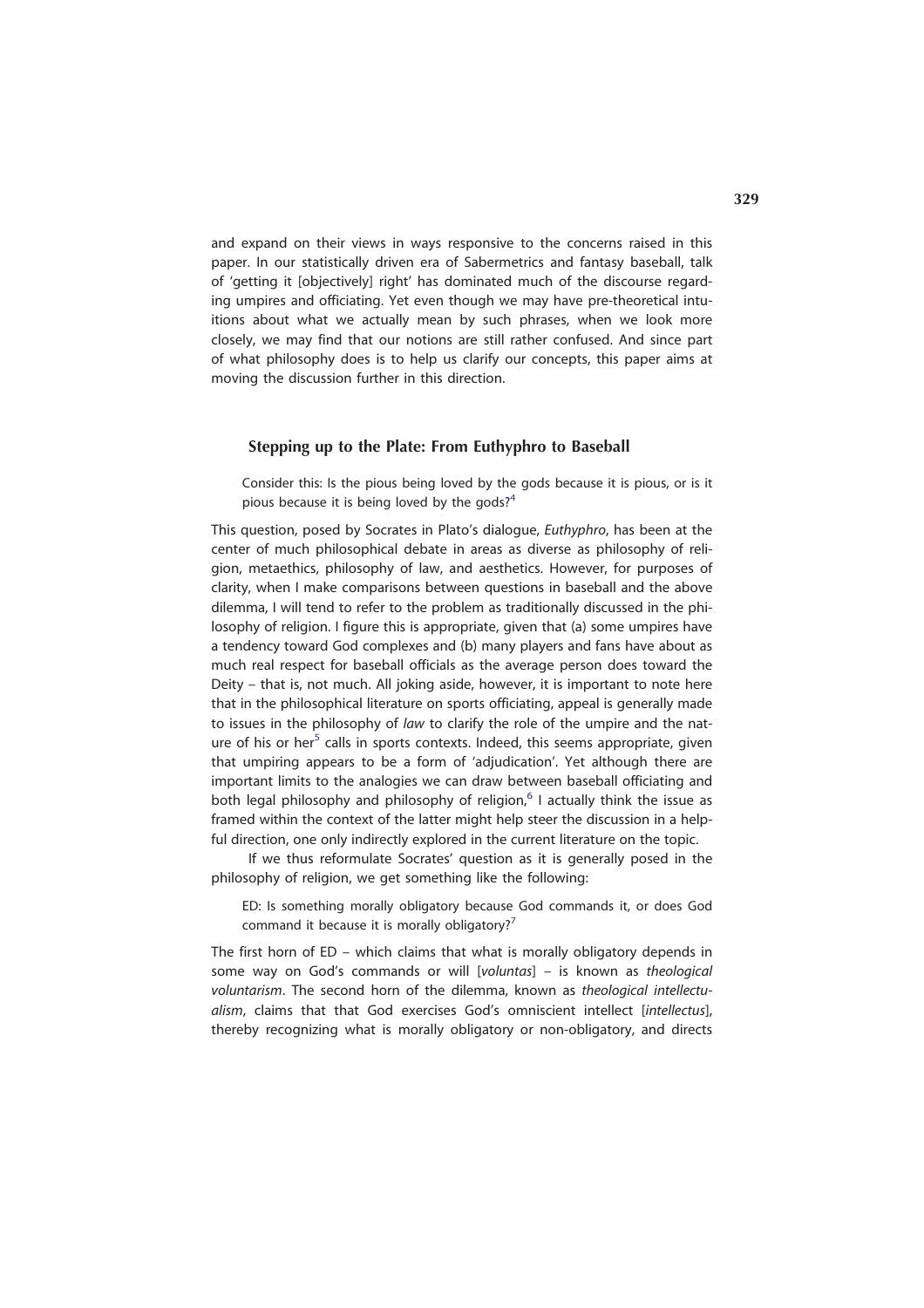God's will accordingly. Assuming divine omnibenevolence, God will thereby command certain things in conformance with God's moral knowledge. But on this latter view, morality is independent of God's will. That is, according to theological intellectualism, God is not the author of moral obligation.

Each horn of ED as presented above has its pros and cons. Theological voluntarism is preferred by many theists because it appears to preserve the divine attributes – omnipotence, omniscience, and omnibenevolence. To admit that God is not the source of the moral law appears tantamount to admitting that there is something outside of God's control. But if there is nothing more to moral goodness than being divinely willed, then God's power is not threatened. And provided God both knows and commands what God wills, then God remains omniscient and (perhaps trivially) omnibenevolent. Yet worries arise regarding the source of God's will. Since God's goodness is goodness-bydefault, the actions commanded by God appear only good by fiat. Were God appeal to external reasons to ground divine commands, there would appear to be a standard independent of God's will that establishes something as good, and we might find ourselves on the intellectualist horn of ED. Thus, it appears that according to theological voluntarism, God cannot have justifying reasons for willing as God does. This 'because-I-said-so' style of law-giving makes morality appear purely arbitrary. Were God's will other than it is (e.g. should God will that we torture puppies), then that indeed would be what it is obligatory to do, and there is no real basis on which we could criticize (or defend) God for having this will and not some other.

So why not just embrace theological intellectualism? This is, after all, the position that Socrates endorses in Plato's dialogue. On this view, God can have genuine justificatory reasons for God's commands, such that we would have a way to 'make sense' of the Divine willing as it does. Further, we might have a more robust sense of omnibenevolence in play, since God would be responsive to goodness, thus removing the conceptual identification of God's goodness and God's will. Moreover, it makes room for the possibility of human moral knowledge that goes beyond merely having epistemic access to God's (revealed) commands. The worry on the intellectualist horn, however, is that God's role in morality is significantly diminished. While this horn of ED allows one to maintain God's omnibenevolence and omniscience (assuming God has epistemic access to all the truths of morality), it significantly restricts divine authority, since there is something fairly significant that does not fall under God's power. The intellectualist view appears to relegate God to the position of a kind of divine 'policeman'. God can tell us what the moral law dictates and can enforce it via reward and punishment, but that's about it. At the end of the day, we do not really need God to be moral – assuming that we have the intellectual capacities to figure out the moral law on our own and the motivational structure to be relevantly moved by it. But this is an unacceptable result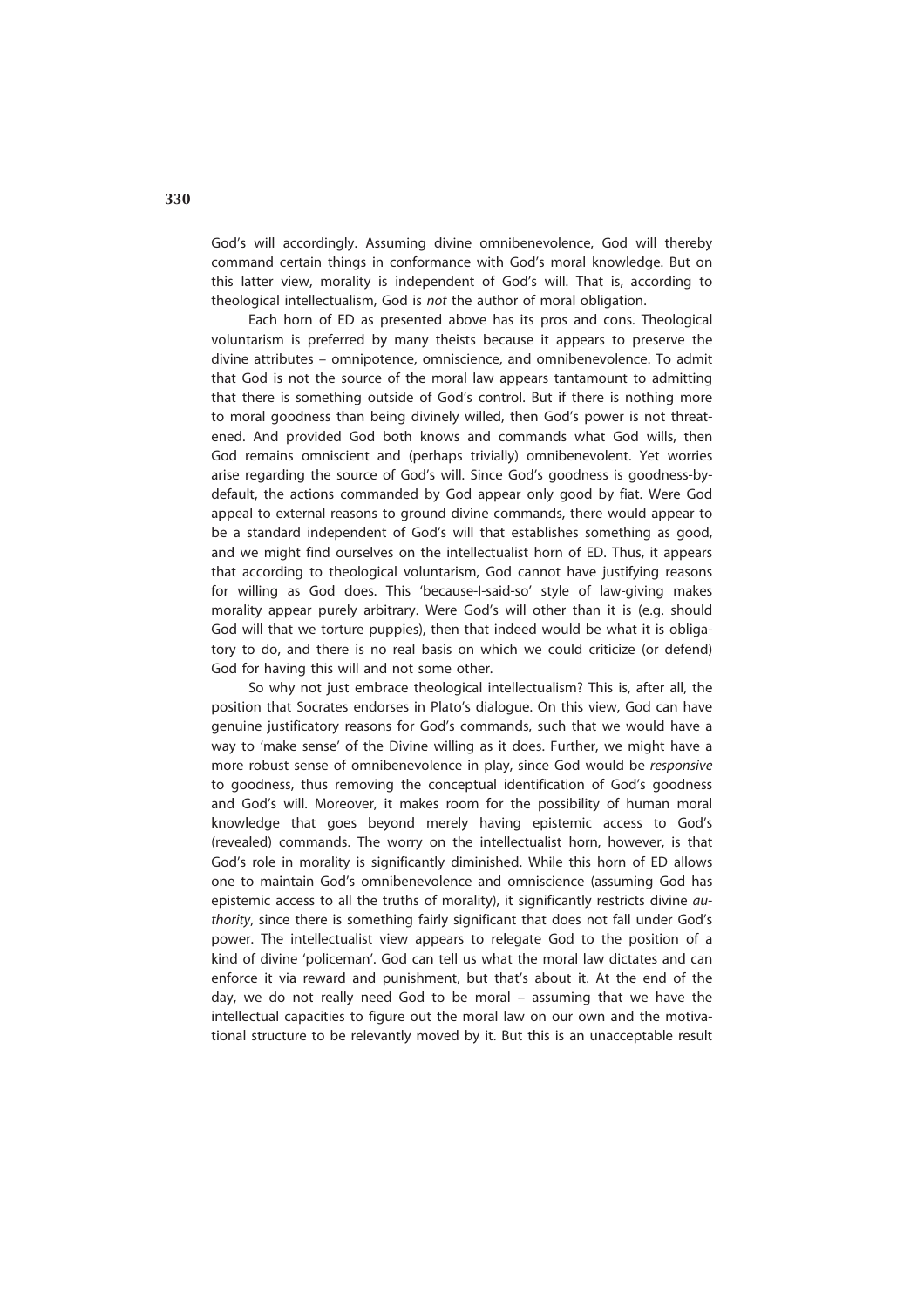for some theists, who think that God must play some constitutive or fundamental role in grounding moral obligation.

I propose that there exists a similar dilemma for certain predicates in baseball, namely those concerned with the judgment calls of umpires, which the official MLB rulebook understands as including (though not limited to) 'whether a batted ball is fair or foul, whether a pitch is a strike or a ball, or whether a runner is safe or out'.<sup>8</sup> So what we ultimately have is a 'Baseball Dilemma':

BD: Is a pitch a ball/strike, a batted ball fair/foul, a runner safe/out because the umpire calls it as such, or is a pitch a ball/strike, a batted ball fair/foul, a runner safe/out independently of the umpire's call?

Note that this is a question about the ontology of a pitch's being a ball or strike, a batted ball's being fair or foul, or a runner's being safe or out.<sup>9</sup> Here, I refer the reader to the story of the three umpires that prefaces this article for three possible responses to BD. The first umpire ('I calls 'em as I sees 'em') appears to subscribe to what we might call a kind of fallibilist umpire intellectu $alism$  – that is, the umpire makes his call based on his assessment of the objective facts about, e.g. a pitch's being a strike, but he can get it wrong as to whether the pitch really was a strike or not. The third umpire ('Until I calls 'em, they ain't') represents a form of strong umpire voluntarism – that is, the 'strikeness' of a pitch is solely determined by the umpire's calling it as such. The second umpire ('I calls 'em as they is'), however, is a bit trickier. On a purely intellectualist reading, we have what might be characterized as a kind of infallibilist umpire intellectualism – that is, the umpire calls the objective facts as he sees them (here, that the pitch was a strike), and he never gets it wrong. However, I assume that most subscribers to umpire intellectualism are intellectualists precisely because they want to reject infallibilism. On the other hand, we might interpret the second umpire's claim in a somewhat more voluntarist vein – that is, the umpire calls the play 'as he sees [f]it', but his call is at least partially constitutive of what makes the play what it is. It is a version of this view – what I will call restricted umpire voluntarism that I will defend in what follows. But first, we would do well to look at a nuanced version of strong intellectualism, namely that espoused by J.S. Russell in various essays.

#### First Base: Umpire Intellectualism and Russell's Approach

On the intellectualist horn of BD, the umpire's call appears to be more or less a report of a fact. That is, calls like 'SAFE' or 'STRIKE' are abbreviations for truth-evaluable assertions (e.g. 'the runner was safe', 'that pitch was a strike') which purport to describe some (presumably institutional) fact independent of that umpire's call about the 'safeness' of the runner or the 'strikeness' of the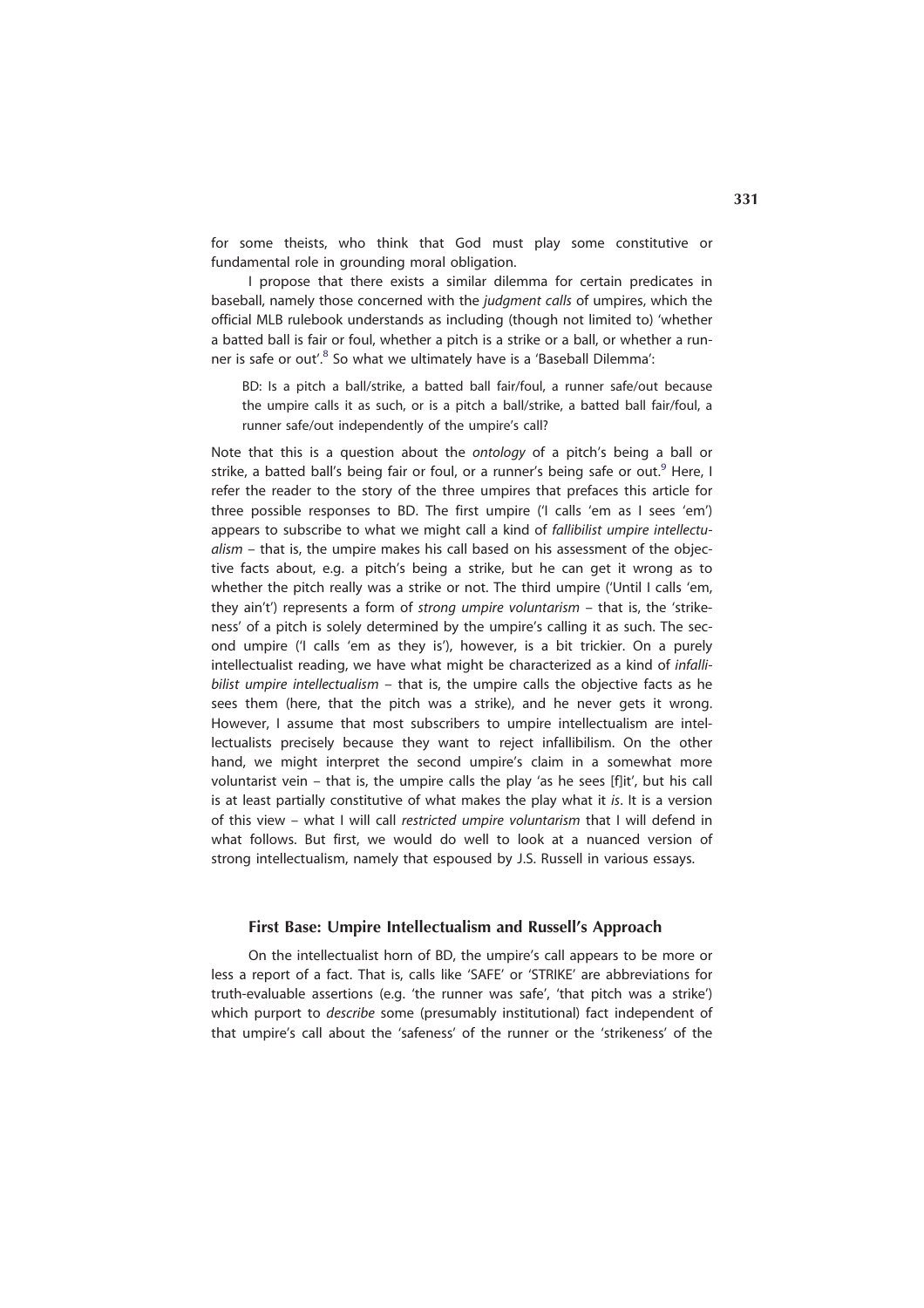pitch. The umpire calls it 'as he sees it' and, if he gets it right, 'as it is'. To be sure, as fans and managers constantly remind us, umpires are not gods. And on the purely intellectualist horn of BD, this is reflected in the claim that they can get the call wrong, in the sense of uttering something false. Thus, on this type of view pitches can be strikes even if the umpire fails to recognize it, and runners can be out even when called safe. Indeed, 'being safe' amounts to nothing more on this view than a runner's reaching the bag before being tagged or forced out, and 'being a strike' to nothing more than meeting at least one of the conditions spelled out in the rulebook.<sup>10</sup> If the disguised description of the umpire corresponds to these objective facts, then he has uttered something true and made a correct call. If not, he 'blew it'.

Still, we tend to think that baseball umpires (like other sports officials) are more than just skilled 'reporters'. They are also supposed to be authoritative in some way. So perhaps umpires' calls are, as J.S. Russell (channeling J.L. Austin) puts it, types of performative utterances, 'uses of language that bring particular facts, events, or states of affairs into being'.<sup>11</sup> However, Russell thinks it important to restrict the performative nature of umpires' calls by additionally characterizing the umpire as a 'witness' and his call as a necessarily 'witnessed event'.<sup>12</sup> Russell's view here appears to be that the umpire's utterance 'SAFE' at the same time both *describes* and *creates* a fact.<sup>13</sup> Yet Russell's characterization of the dual nature of the umpire's call in his writings is less than clear. On the one hand, Russell maintains, the umpire's call is a 'witness's report or statement' of some fact. At the same time, he claims, it creates a fact. One obvious and uninteresting way of reading this passage is that the umpire's call is only performative insofar as, by reporting a runner as being safe, he creates the fact that he has reported the runner safe. But all of our descriptive utterances are performative in this (rather uninteresting) respect. Indeed, if this is what Russell has in mind, then it is difficult to see what an umpire's call contributes to a runner's being safe or out, other than making it the case that he has described an event out loud 'as he sees it'. This will not go far enough to get us umpire authority.

However, if Russell really wants to maintain that 'there is an important element of truth' to the idea that 'umpires […] in some sense create the main events of baseball, the outs, safes, fair and foul balls, runs, and so forth', $14$  then he must have in mind a more robust account of the nature of the fact reported and that created by an umpire's call. So which event is reported and which is created? Surely it cannot be one and the same event, unless we mean by this that by calling the runner 'SAFE', the umpire is merely describing the very fact that his uttering 'SAFE' creates. Along these lines, Graham McFee characterizes umpires' calls as being more similar to Searle's declarations, which 'change reality by representing it as being so changed'.<sup>15</sup> That is, in descriptively representing the play as the runner's being safe, the umpire thereby makes it the case that the runner is safe, just as when a judge utters 'You are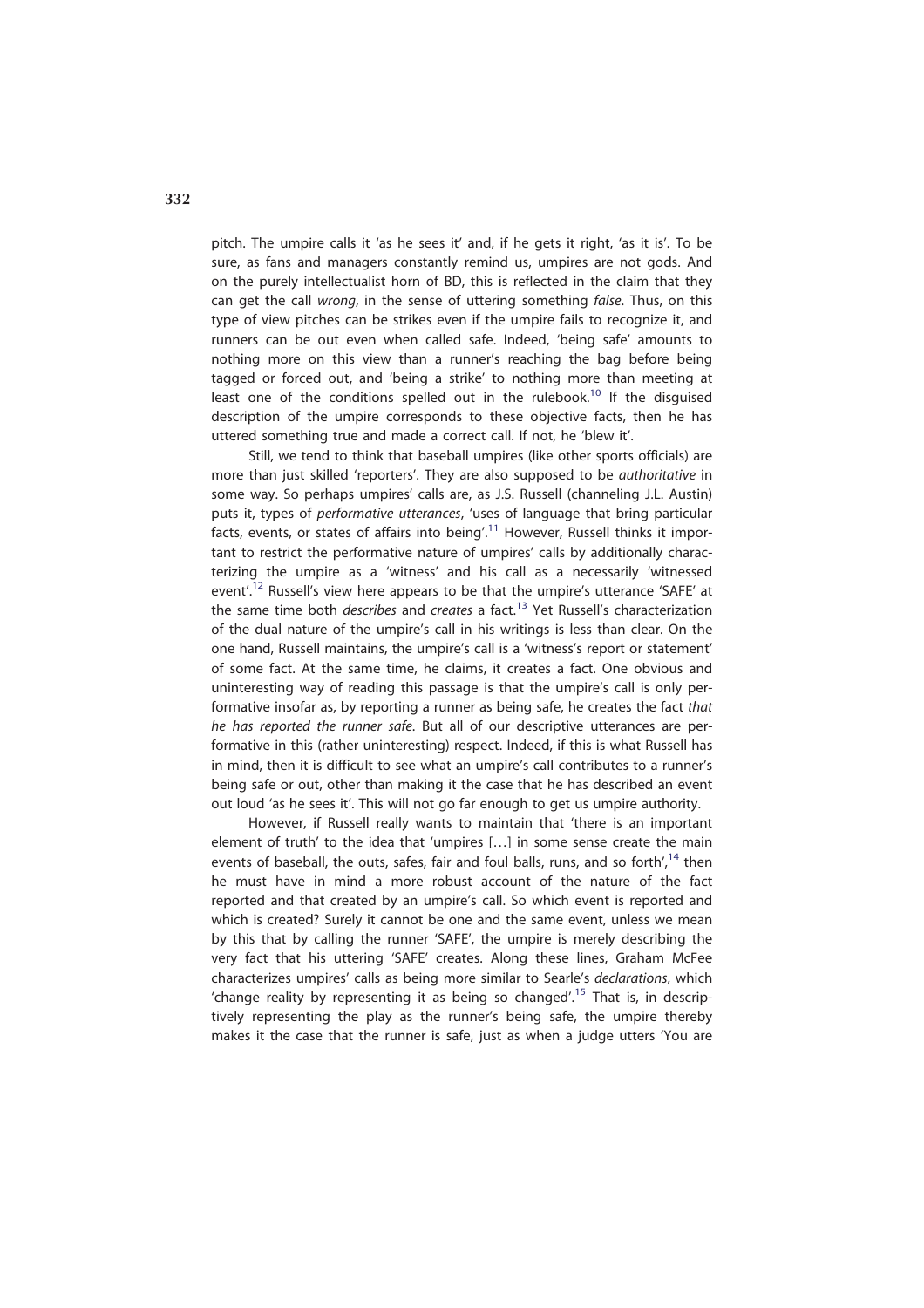free to go' he may thereby also be describing the fact being brought about by his utterance. But then his utterance would be trivially true, since the truth of the description would be determined by the event created. Yet this is not what Russell seems to have in mind when he writes: 'Because [a call] is, in fact, a report or description of a state of affairs, we can intelligibly ask whether the runner was in fact out or safe according to that state of affairs'.<sup>16</sup> The state of affairs Russell appears to mean here is not some state of affairs brought about by the call but rather an event logically and temporally prior to the call. Indeed, in other places, Russell writes that, in calling a runner 'SAFE', the umpire

is also reporting on an antecedent state of affairs, and his calling you out or safe can be either right or wrong, true or false, according to how well his report reflects the [antecedent] events as they actually took place.<sup>17</sup>

He further argues that the report of a witnessed event can serve as the 'basis' for an umpire's call or for that call's being performative.<sup>18</sup> And this appears (on a charitable reading) to distinguish the event witnessed from the event brought about by the call.<sup>19</sup>

I have thus far ignored one of Russell's central claims about the calls of umpires in baseball that might be helpful here, namely that umpires' calls are more like Austinian 'verdictives' than straightforwardly performative utterances. Verdictive utterances, according to Austin, are findings based on evidence or reasons regarding matters of fact, such that the content of these findings can be true or false, right or wrong.<sup>20</sup> Further, a verdict is a 'judicial' (as opposed to an executive or a legislative)  $act<sub>1</sub><sup>21</sup>$  whose content is something that 'is hard to be certain about'.<sup>22</sup> Finally, a verdictive utterance, although it does something (by presenting a finding on some matter of fact), need not in and of itself have any 'executive' (or to invoke another class of Austinian illocutionary acts, 'exercitive') force. It may merely present a finding on some matter of fact, as when a scientist claims that some particle he has observed is, in fact, the Higgs boson. However, verdictive utterances may sometimes also serve an exercitive function and thus represent an exercise of 'powers, rights, or influence', as in the case of judicial acts by judges – or, as both Russell and Austin himself claim, by umpires.<sup>23</sup> Yet Austin warns that in such cases, the verdictive assessment must be kept conceptually distinct from the executive making-it-so. Here, Austin writes 'The judicial act is, if you like, executive, but we must distinguish the executive utterance, "You shall have it", from the verdict, "It is yours", and must similarly distinguish the assessing from the awarding of damages'. $24$ 

Still, on Russell's view, it is still unclear as to how umpires' calls are supposed to genuinely 'create the main events of baseball' like whether a runner is safe or out, if it is possible for those calls to 'express false statements about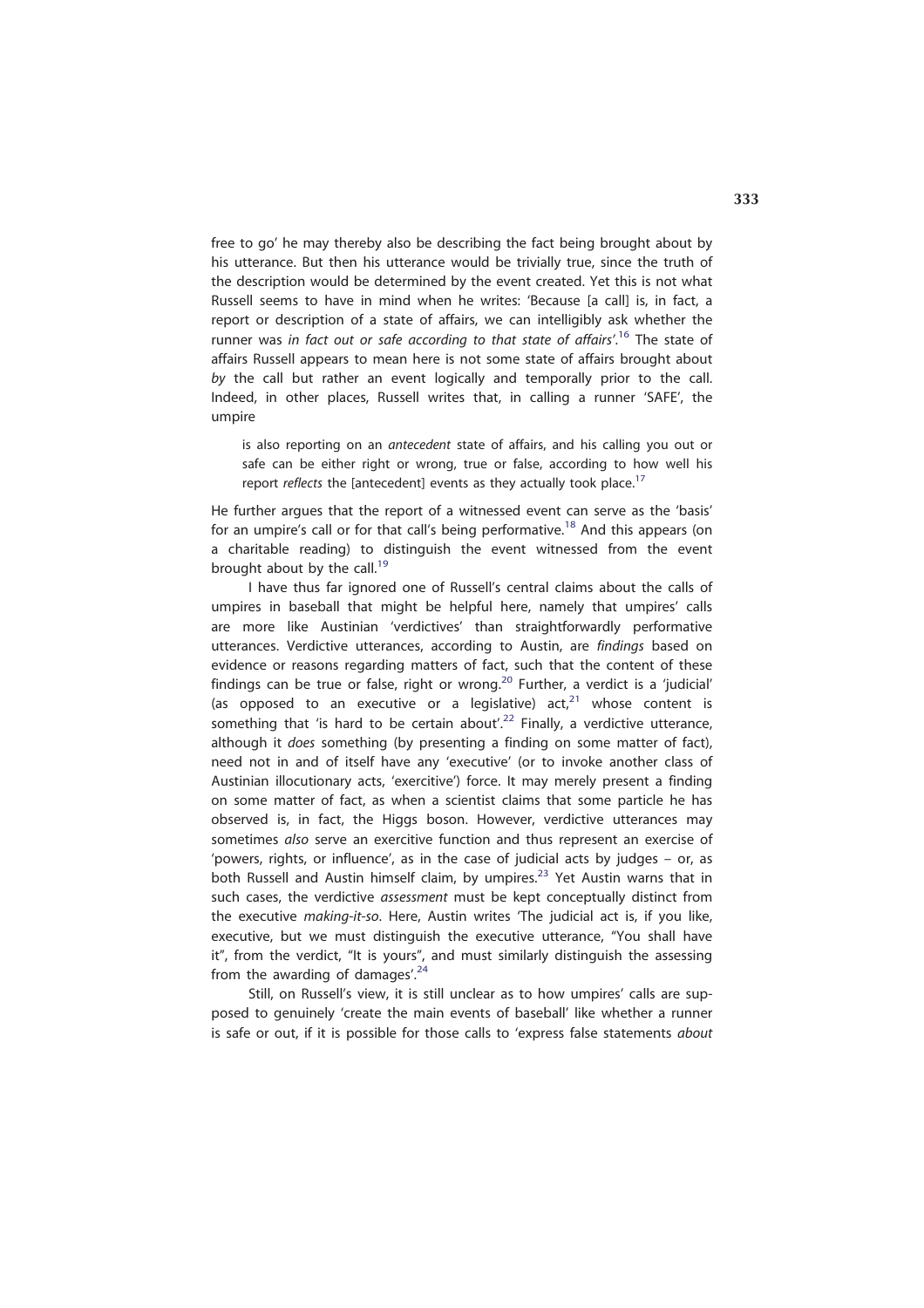whether someone is safe or out<sup>'.25</sup> At the end of the day, he maintains that the umpire's call is only performative in the 'carefully qualified sense' that 'his report will stand […] as the official determination of fact' and 'will officially determine the events of the game'.<sup>26</sup> Nevertheless, he claims that the job of an umpire is 'first and foremost [...] to try to report an event correctly'.<sup>27</sup> Thus, according to Russell, the fact(s) which an umpire's call purports to report is distinct from the fact(s) that it creates, insofar as an umpire's call both refers (either correctly or erroneously) to the 'real' facts about a runner's safeness or outness and creates the 'official' determination and consequences of these facts.

Still, the distinction between a player's 'really' being safe or out and this fact 'officially' obtaining is not entirely clear.<sup>28</sup> The distinction here cannot be between what Searle calls brute (or 'physical') and institutional facts, since both being 'really' safe and being 'officially' safe rely on a particular social institution, in this case, the game of baseball, for their realization.<sup>29</sup> Perhaps what Russell means by the 'official facts' is something like 'the facts as recorded in the official scorebook'. If this is right, then the umpire determines what goes into the scorebook (and thus into the annals of baseball history), but his call does not play a role in determining the 'real' events of the game.<sup>30</sup> Yet the umpire *does* seem to ground the possibility of certain 'real' facts obtaining. For example, it is the umpire's calling 'SAFE' that makes it practically permissible for the runner to stay at the base for which he was trying. Should the umpire call the runner out, the player ceases to be a runner and is obliged to leave the field of play. So if the umpire's call determines what counts as fact within a *particular* game and this exerts a causal influence on the subsequent play of that game, it does not seem that the distinction between 'real' strikes and 'official' strikes is all that helpful. For all intents and purposes relevant to the play of the game, what the umpire calls is, in fact, really the case, regardless of the antecedent events he purports to describe. Of course, this will not satisfy the proponent of umpire intellectualism who wants to maintain that we should be able to make a distinction between what (actually) affected the course of the game ('official facts') and what 'really' was the case ('real facts'). Nevertheless, although I agree with Russell that verdictives tend to play an important role in umpire's calls, I think the view as Russell presents it does not go far enough in distinguishing itself from strict umpire intellectualism to really be able to allow for genuine umpire authority. In what follows, I will try to sketch out a view which – although sharing some aspects of Russell's account – places less emphasis on the passive, descriptive aspect of an umpire's call and more on the active, performative aspect, a view I will call 'restricted umpire voluntarism'.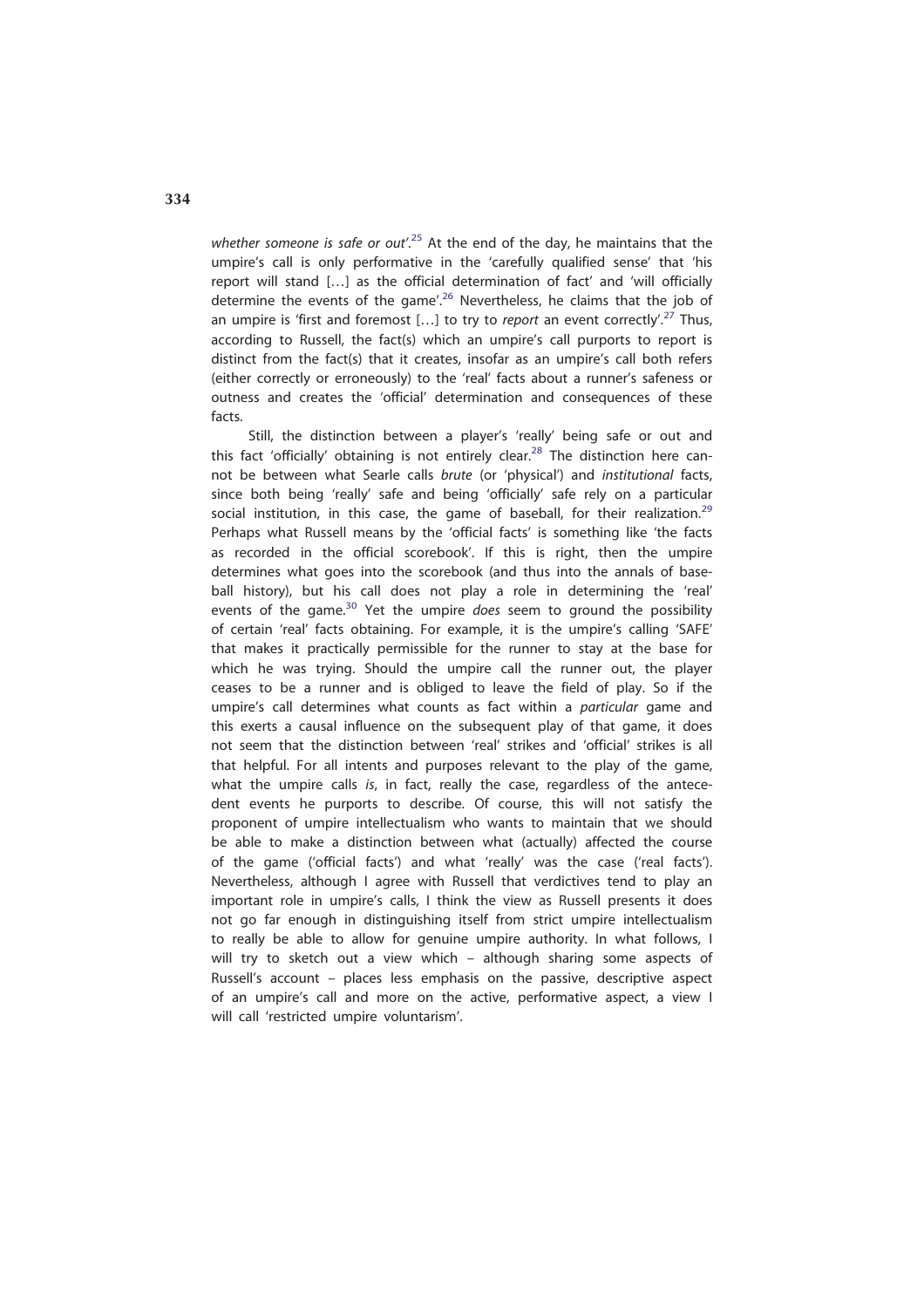#### Second Base: Restricted Umpire Voluntarism

We have seen above that umpires' calls may be said to do at least one of two things – they may report on a state of affairs, or they may create a state of affairs. Or, as Russell appears to maintain, they may do both at the same time. Indeed, it is likely that more intellectualist-minded theorists will tend to prefer a dual-role account of umpires' calls, in order to maintain that such calls may be both descriptive and authoritative. I think there are several reasons to reject dual-role accounts of umpires' calls in favor of a single-function interpretation, some of which I will take up below. However, first it may be helpful to briefly sketch out the single-function voluntarist view I am endorsing here. Unlike single-function intellectualist views, on which the sole function performed by an umpire's call is to accurately report an antecedent state of affairs (e.g. that the runner was out), I argue that the function of the umpire's illocutionary action is, in fact, not descriptive. An umpire's call is not a verdictive utterance – it is purely exercitive in nature, though it may be at least partially grounded in a (logically independent) verdictive. More precisely put, an umpire's call is a *prescriptive utterance* that is generally (though not always) responsive to a prior judgment (which need not be articulated, verbally or otherwise) regarding what I am calling the 'umpire-independent' facts of the situation. On the view I am proposing, although it will usually be the case that an umpire will form some relevant judgment about, e.g. whether a runner reached the bag before the ball, and although this judgment may in some way inform his call of 'SAFE', his ruling the runner safe represents a separate, logically posterior illocutionary act, one which thereby places players under certain obligations or entitlements. $31$  The fact created by the umpire's call here is a normative fact about what it is permissible or obligatory to do in a certain baseball context, and this fact corresponds to what it is to be (actually) safe or out. To be safe is to be entitled to the base for which one was trying, and to be out is to be forbidden from said base and to be obliged to leave the field of play. Further, on this view, these obligations come to be by virtue of the umpire's calling as he does. Thus, on the voluntarist view I am endorsing here, the umpire's call is neither a report of antecedent events nor a description of the obligation created by the call. An umpire's call itself is neither true nor false, though it may be responsive to certain assessments which are truthevaluable, and it certainly grounds which particular normative facts obtain. Still, there is no fact about whether a runner is safe or out, or a pitch a ball or strike without the prescriptive ruling of the umpire. In this restricted sense, then, until the umpire calls it, 'it ain't'.

But why prefer such a view to a dual-role intellectualist view? One important reason has to do with the connection between the descriptive aspect the intellectualist wants so desperately to hold onto and the normative force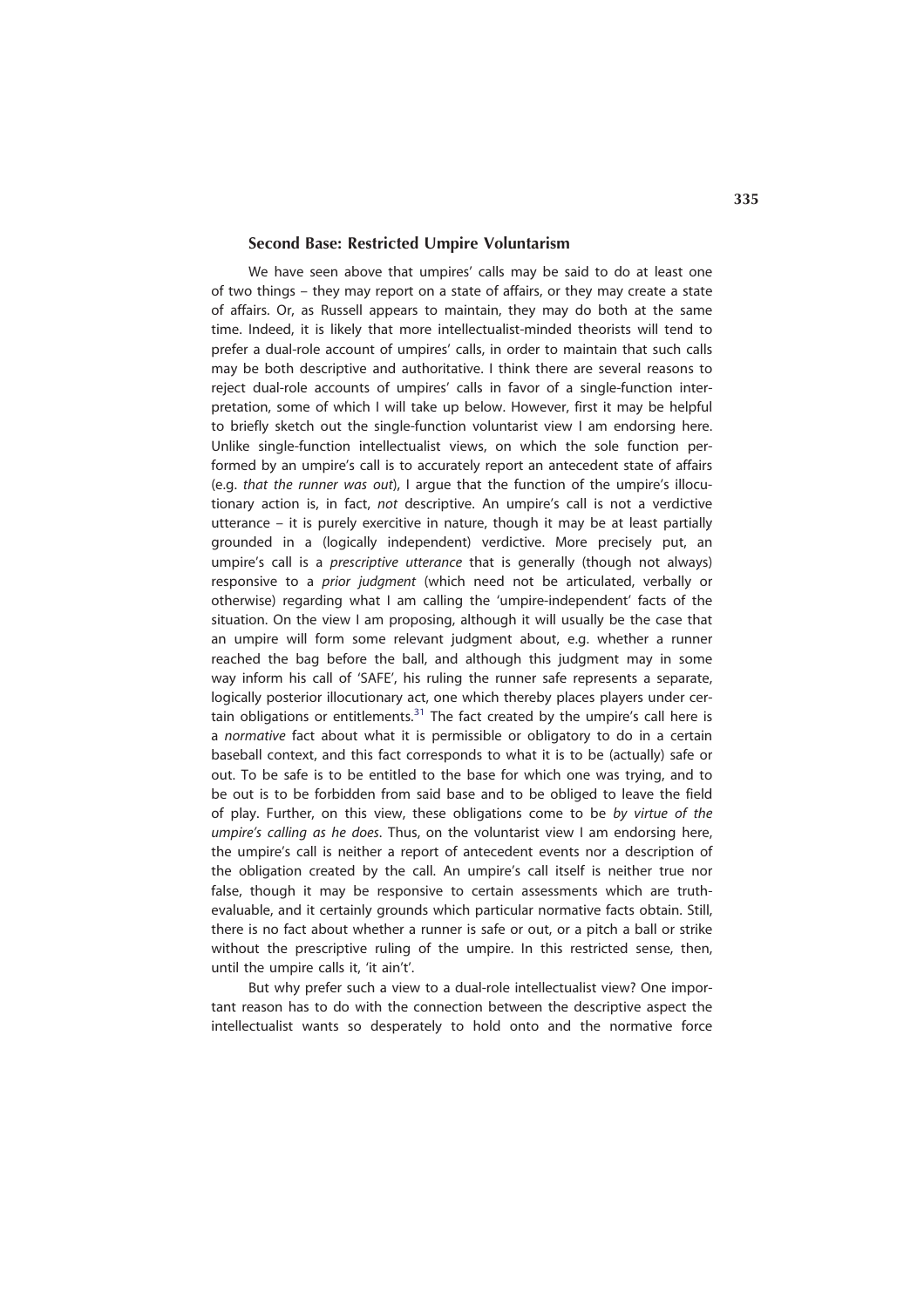needed for umpire authority. As we have seen above, if the umpire's call is to play a dual role, the distinction between these two aspects of the call must be non-trivial. The verdictive aspect of the call must, in other words, bear some relevant causal or conceptual connection to the exercitive aspect. So we still need an explanation of this authoritativeness: How it is that an umpire's call has the power that it actually does to place obligations on the players? One possible answer on behalf of the intellectualist is to maintain that umpires are not just 'reporters' but also 'rule enforcers'. That is, it follows from a runner's being (objectively) out that he must return to the dugout. If he does not do so, the umpire is allowed to take some action, e.g. to eject him from the game. But here the obligation conferred upon the player is conferred solely by the rules, not by the umpire. The runner who is objectively out would have this obligation regardless of what the umpire might call. This is because the umpire's call of 'OUT' here bears a mere epistemic connection to a runner's actually being out; there is no *causal* connection – and any conceptual connection has to do solely with what the rules prescribe, not with the umpire's actual report. In other words, what makes it the case that the runner is obliged to return to the dugout has nothing to do with the umpire's call. Thus, just as the theological intellectualist might maintain that we could have morality without God (assuming we can know the 'rules' of morality without God and are sufficiently motivated to abide by them), the umpire-qua-human-being on this view is wholly dispensable. His job could just as easily be performed by a robot or automated sensor system. And while this may be acceptable or even welcome to some intellectualist-minded fans, this will strike many baseball purists as objectionable. The voluntarist position sketched above, on the other hand, has less of a problem in this respect. Not only can the umpire dole out reward and punishment, but the particular obligations the fulfilling of which merits this reward or punishment also depend in a significant way on the umpire's call.<sup>32</sup> Still, the voluntarist owes an account of the relationship between the umpire, the states of affairs he witnesses, and the rules of the game – for surely these latter two considerations play some role in umpires' calls. Indeed, there are some very fundamental worries looming large here, and it is to these I now explicitly turn.

#### Stealing Third: Responding to Worries

There are some reasonably pressing concerns that might motivate one to move away from the purely voluntaristic position, some of which mirror those we expressed above regarding theological voluntarism. As Russell writes:

[If] a call is a pure performative utterance, it cannot be true or false. This is too convenient for umpires. It means they can never make bad calls. [… It]

336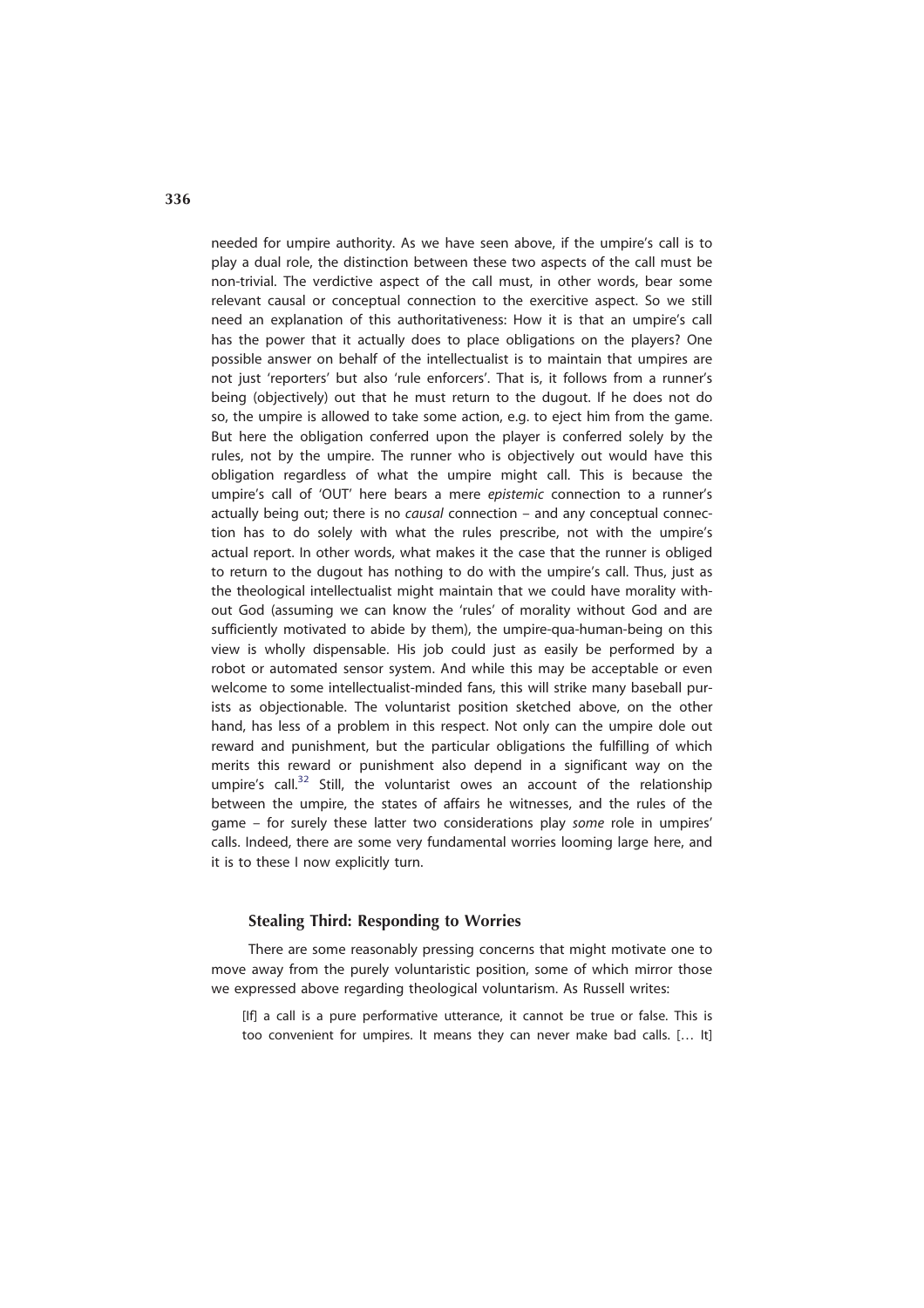also means that we can never criticize an umpire for missing a call […]. This would undermine the very idea of a contest as involving the accurate assessment of the relative skills of the competitors.<sup>33</sup>

Here, Russell is (quite rightly) worried about the implications of adopting a voluntarist position regarding umpires' calls. Indeed, there are at least three related worries that any voluntarist account must address. First, such a view seems to imply that since umpires cannot get their calls wrong, they cannot make 'bad' calls for which we can criticize them. Second, there are worries that umpires cannot have reasons for their calls, making them appear arbitrary. And third, if umpires' calls are not descriptive assessments, then this seems to undermine at least one of the constitutive goals of the sport itself – that of evaluating the skills and actions of the players involved. However, I think there are ways for the voluntarist to respond to each of these worries, while still maintaining that umpires' calls are purely performative.

Regarding the first worry, it is important to note that just because umpires' calls are not truth-evaluable does not mean there can be no 'bad calls'. While Russell is right that on the voluntarist view 'it is never the case that an umpire ever mistakes a ball for a strike, an out for a safe, a fair for a foul  $ball<sup>34</sup>$  it does not follow that every call is a good one. Non-assertive utterances can go wrong in various ways, as when one makes a promise one has no intention of keeping or pronounces someone guilty when one believes he has not committed the crime of which he was accused. Analogous 'infelicities' (as Austin called them<sup>35</sup>) may occur when umpires make calls arbitrarily, inattentively, insincerely, or unfairly. Here, it seems both possible and fitting to criticize umpires, even if they are technically incapable of getting their calls 'wrong' (in the sense of uttering something false). And as with the false promisor or the biased judge, we can appropriately criticize umpires for making 'bad' calls, even though their calls, by definition, are, strictly speaking, incapable of being incorrect in the sense of not matching up to reality.

In fact, Russell's own view might face a greater challenge than its voluntarist counterpart regarding the disputability of calls, since in cases of what I would label 'infelicitous calls' he maintains there is no call to be disputed.<sup>36</sup> He claims that biased or inattentive calls are only calls in a 'merely technical and equivocal sense<sup>37</sup> – that is, functionally speaking, they are not really calls at  $all.^{38}$  But then the only disputes that seem able to arise are those regarding whether or not a call was made, not whether that call was good or bad. Now to be sure, there are some cases in which we would want to maintain that a certain baseball utterance 'misfires' and thereby does not count as a call in the first place, but these types of cases seem distinct from cases in which we are inclined to say a bad call was made. For example, suppose an umpire means to call a runner safe, but has an involuntary muscle spasm, resulting in his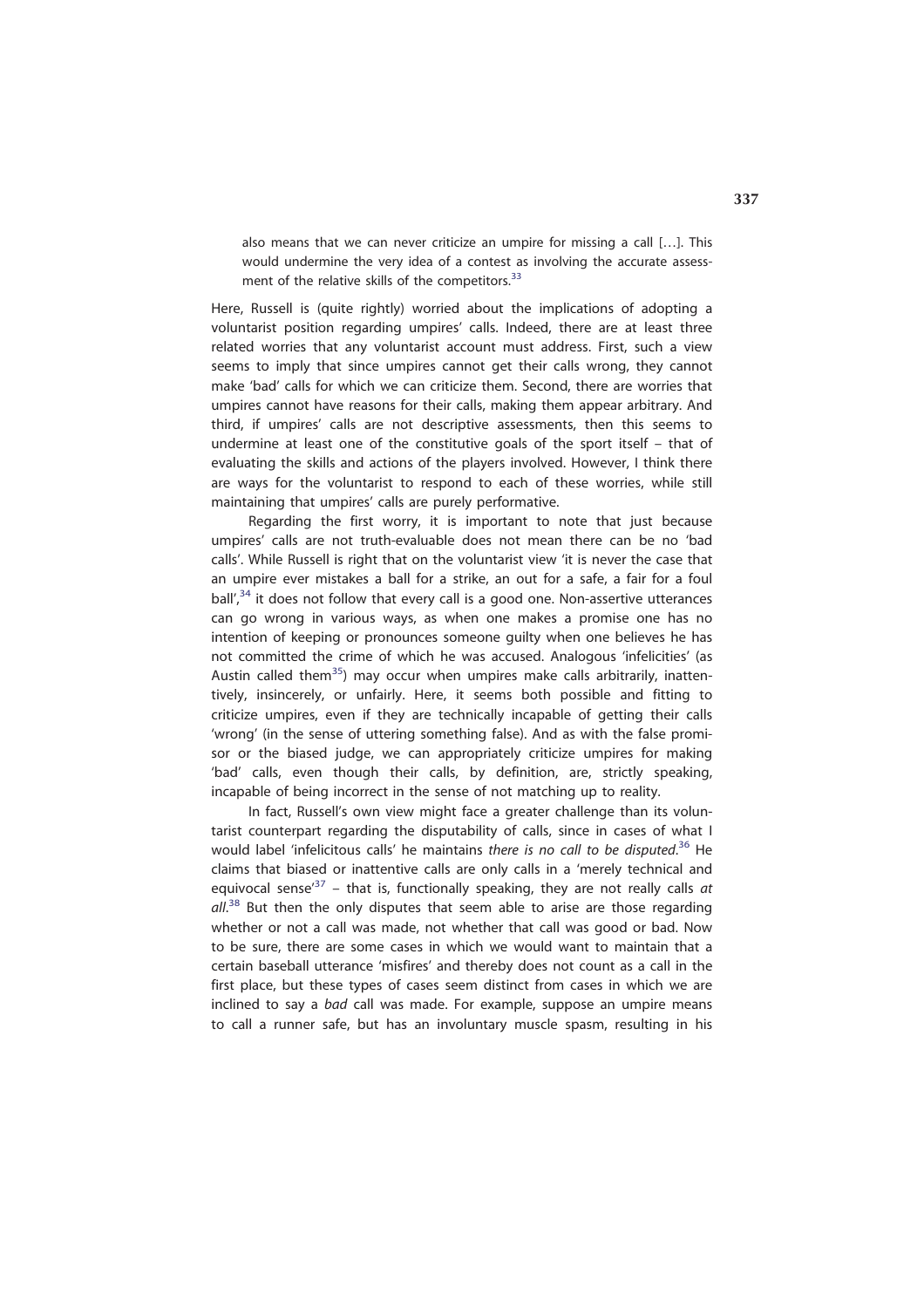making the traditional gesture for out. Or suppose that, although he intends to make the runner safe, he utters 'COLLYWOBBLES' instead. Here, we are unlikely to say the umpire made a call. Further, if a non-sanctioned person (e.g. an umpire impersonator) utters the words 'OUT', he has not thereby made a call. So Frank Drebin's yelling 'STEE-RIKE' in the 1988 film, The Naked Gun,<sup>39</sup> is not a genuine instance of a call, but it certainly seems like Don Denkinger's uttering 'SAFE' in Game 6 of the 1985 World Series is – even if it is a 'bad', 'inappropriate', or otherwise deficient call.

Still, there is a closely related question that bears heavily on the issue of umpire criticizability – namely in what sense we can say that an umpire can appeal to reasons for calling as he does, without resorting to a kind of intellectualism which maintains that predicates like 'strike' or 'out' are determined independently of the umpire's call. This is a form of the 'arbitrariness objection' as often levied by critics of theological voluntarism. Regarding umpire voluntarism, it claims that if all there is to a runner's being obliged to return to the dugout is the umpire calling him out, then there can be no independent standard to which the umpire can appeal to explain or justify his call, since then this standard would be the out- or strike-maker, not the umpire's call. Further, were an umpire, for example, to call a pitch thrown behind the batter (perhaps knocking over the mascot<sup>40</sup>) a strike, it would in fact be a strike and thus carry all the consequences of a called strike. Yet this seems to make umpire's calls appear purely arbitrary.

However, the voluntarist can answer this objection by restricting her voluntarism in certain ways. Here, it might be helpful to return to theological voluntarism to see how this might work. Recent work on theological voluntarism in the philosophy of religion has argued that it is perfectly consistent to maintain that God's commands bring certain normative facts into existence – for example, facts about which actions are morally obligatory for human agents – and yet to claim that God is responsive to or even constrained by normative facts of a different kind (for example, facts about goodness simpliciter). $41$  That is, we can consistently say that God's will is grounded in reasons, without thereby necessarily denying voluntarism, provided that the facts brought about by God's will are of a different normative type than those in which God's will is grounded. Of course, assuming God is omniscient and omnibenevolent, we can also claim that God never wills inappropriately (especially if the standard of goodness to which God appeals is God's own, perfectly good nature) – but God could, in theory, still provide reasons (both explanatory and justificatory) for God's commands. Furthermore, as Mark Murphy points out,

the presence of such goods can provide a basis for some explanation of God's authority: it is because of God's goodness, and the way that God's will must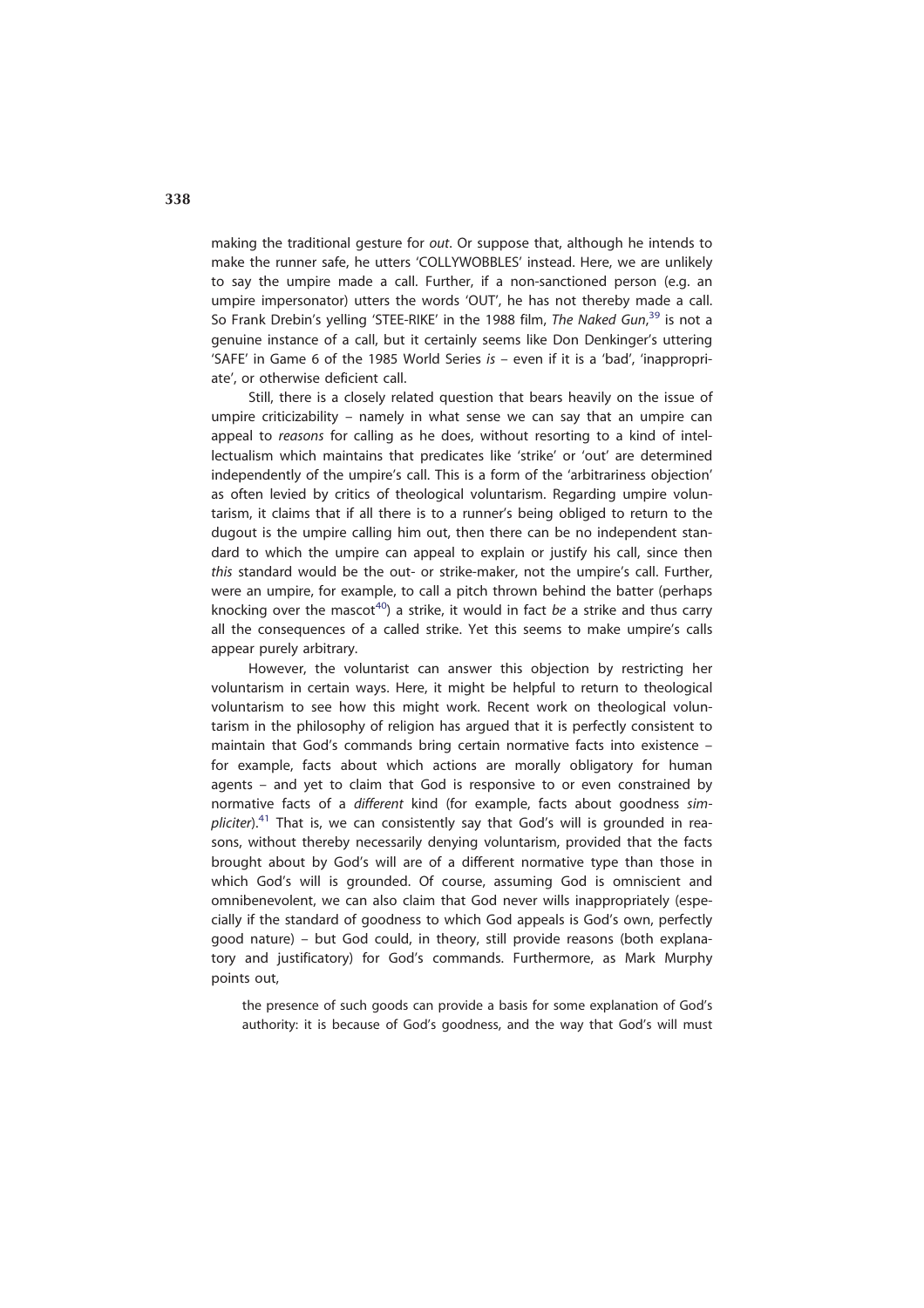therefore be related to the goods the status of which as such is prior to the relevant divine willing, that God bears authority over created rational beings. $42$ 

Similarly, we can say that umpires' calls can be both explained and warranted, without having to deny that their calls are completely determinative of certain facts of the matter. But what kind of reasons can an umpire have? On the intellectualist view, the only reasons that are really relevant to an umpire's call are epistemic reasons, since his call purports to be essentially a 'report' of the objective facts he has (hopefully) discerned. Restricted umpire voluntarism, by contrast, maintains that although umpires may (and generally ought) to have epistemic reasons that bear on their calls, a call is something other than a mere report grounded in such reasons. It is, as we have said, prescriptive – and this type of utterance relies not merely on epistemic reasons but also on significant pragmatic reasons. Indeed, I would argue that the epistemic evidence regarding what actually happened on the field, which may (and usually does appropriately) inform an umpire's call, is neither necessary nor sufficient to ground an umpire's call. There are other, more volitional factors that also enter into a call – and that do so appropriately. I shall return to this shortly.

For now, it is important to note that I agree with Russell that umpires are witnesses to events on the field that bear on their calls, but as I have said, I think it misleading to characterize the calls themselves as reports of those events. On the voluntarist position that I am advocating, the fact that is witnessed is distinct from the fact brought about by virtue of the umpire's call. And to be sure, an umpire can be wrong about the 'objective' (umpireindependent) facts – whether the runner reached the bag first, whether a batted ball landed on one side or another of the foul line, and so on. To maintain otherwise would be absurd. Further, the umpire can be wrong about whether a particular umpire-independent fact is consistent with the rules as he understands them (about whether, e.g. a runner reached the bag before the ball without running outside the baselines, etc.). But he cannot be wrong about the prescriptive (umpire-dependent) obligation(s) created by virtue of his call (assuming he knows what he has called) – and, importantly, his call itself is not equivalent to either of these facts. To repeat what I have asserted above, what we really have here are two distinct facts – (a) the runner's reaching the bag before the ball and (b) the runner's being safe – which are mediated by a third fact, (c) the umpire's performatively calling the runner safe. And it is this latter fact that causally links the other two. Thus, while umpires' calls can be responsive to verdictives about what happened on the field, they are not themselves verdictives.

But in what sense are umpires' verdictives about what happened on the field neither necessary nor sufficient to ground their calls? Take, for example, the runner's reaching the base before the ball. This by itself is not sufficient to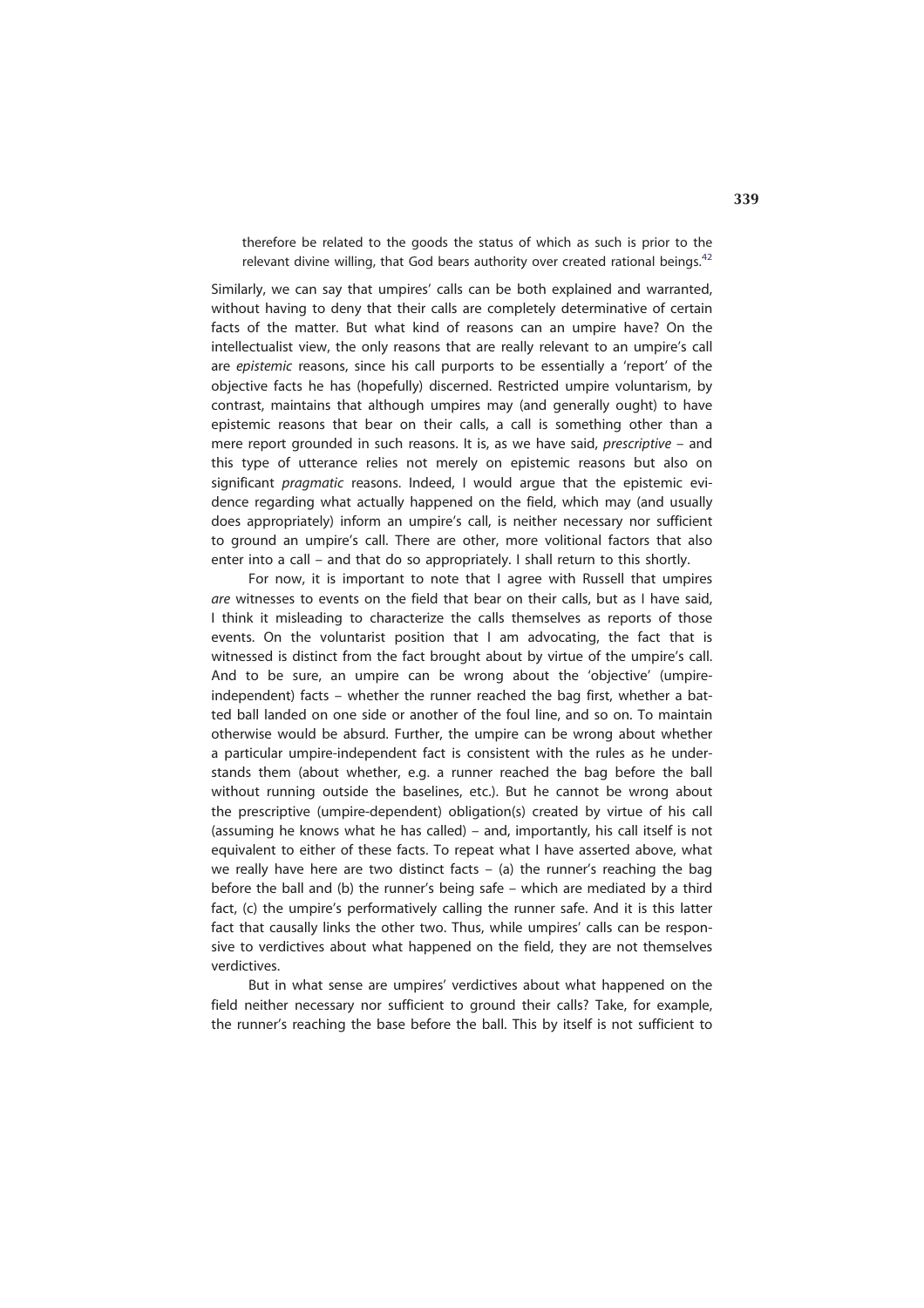warrant the umpire's calling him safe, since he may have run outside the baseline or been batting out of turn, both of which are inconsistent with the rules. Thus, the verdictive to which an umpire is responsive must look something more like, 'the player was a legitimate runner and reached the base before the ball in a way consistent with the rules'. And this assessment – which itself requires an interpretation that may appropriately include other volitional and discretional factors – might recommend the prescriptive call of 'SAFE'. But even here, this is not quite enough, since the umpire has more to work with than just the rules. Indeed, the rules themselves do not and cannot cover all possible cases. In another foundational article on the philosophy of officiating, Russell writes that 'rules in sports face the same indeterminacies that rules do in other contexts' and that there is thus a 'need for the exercise of discretion by umpires in ways that are not immediately settled by the rules themselves'.<sup>43</sup> There are several types of cases in which the rules cannot adequately be applied to the situation at hand. In some cases, this is because there is no rule to be applied. Here, MLB grants umpires the official authority to rule on all cases not expressly covered by the written rules of the game.<sup>44</sup> In other cases, a rule might be ambiguous, or the application of the letter of the rule might violate one or more principles external to the specific rules themselves – e.g. principles of fairness, competitiveness, or sportsmanship. For example, a 'legitimate runner' may reach a base in a way consistent with the letter of the rules and yet be ruled out by virtue of something else. (Perhaps the player strips down to his skivvies to run the bases or yells racial epithets at the pitcher, etc.). Here, Russell claims that an umpire can appeal to the 'spirit' of the game to ground the decision he ultimately reaches in these kinds of cases. And although the discernment of the 'true' spirit of the game might lead to a kind of intellectualism about the fundamental principles of the game, what the umpire actually does when he rules in these cases goes beyond mere reporting – he actually *makes it the case that the rule is to apply in this way and not in* some other way, and this decision is authoritative.

Thus, in making a call, the umpire must determine whether the play in question is consistent with the nature of the game itself, apart from the rules. So *if* there is a verdictive that is necessary to warrant an umpire's calls, it must be one of this sort. Yet even this need not lead us to a straightforward intellectualist view. Indeed, just as one way to slip between the horns of ED is to claim that God's reasons for God's commands are grounded in God's essentially good nature (which God is in a special position to discern), one might claim that an umpire's calls may be grounded in the nature of the game (which they, by virtue of experience and love for the game, are likewise in a special position to express via their calls). But importantly, the normative facts to which the umpire would be responsive in such a case are of a different kind than the obligations created by his call, so there is no inconsistency in

340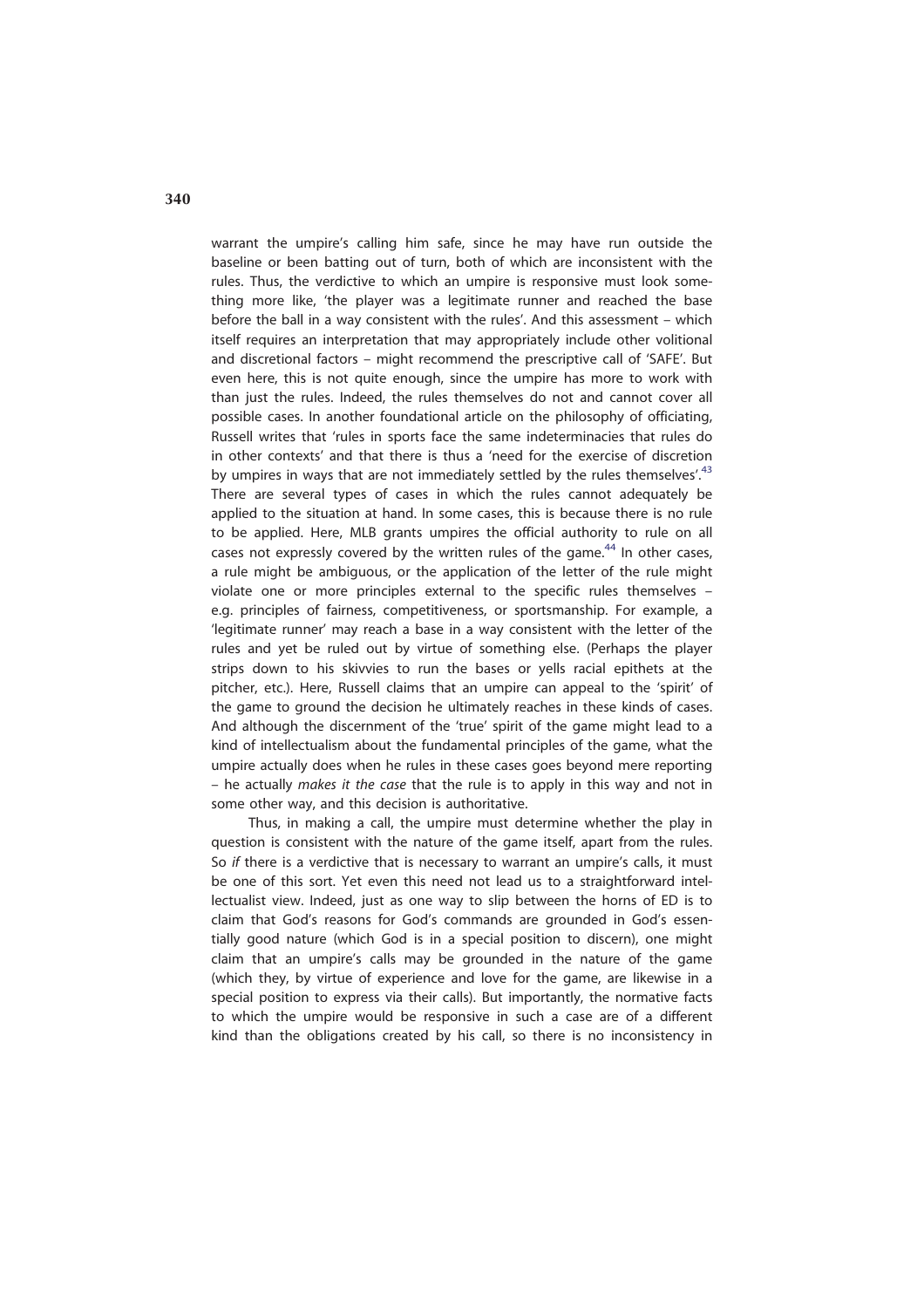maintaining that umpires are responsive to norms about the spirit of the game while at the same time maintaining that their calls subiect players to certain entitlements and obligations.

Further, this kind of 'discernment' regarding the spirit of the game need not result in a verdictive at all. In the theological case, God's commands can be grounded in God's essence, but God's knowledge of God's essence is not inferential and need not even be discursive. God's knowledge of Godself is a knowledge by acquaintance. Likewise, when umpires appeal to the 'spirit of the game', such an appeal need not be an appeal to propositional, discursive knowledge. Umpires know the game like few other individuals do – they are acquainted with the nature of the game in a way that is unlikely to be expressible in purely conceptual and/or propositional terms. But verdictives are truthevaluable, and the kind of knowledge under discussion here need not result in a verdictive or a propositional judgment that, e.g. a certain play is (in)consistent with the spirit of the game. Rather the umpire may merely intuit something about the nature of the game – and this intuition may give rise to his command, or call, without the intermediary step in which he makes a judgment or issues a verdictive.

Moreover, there are cases in which umpires fail to completely witness the plays they are ruling on. Now, despite the old sports adage, 'If the umpire didn't see it, it didn't happen', in many circumstances, I agree with Russell that an umpire has 'no business making calls that he does not see $45 -$  assuming we understand by this that he ought to ask his partner(s) for assistance in making the call.<sup>46</sup> But in some scenarios, it might not be possible (or at least practically viable) for anyone to make a determination on the umpireindependent facts (even via replay). In a scenario where the play really is 'too close to call' or in which no one is able to make a confident assessment of what really went down, we trust umpires (as opposed to 'Joe Schmo') to make a call nevertheless – perhaps one giving a player (e.g. the runner) the benefit of the doubt. Yet although these cases do not represent genuine findings regarding the question of the runner's reaching the base before the ball in a way consistent with the rules, they do result in genuine calls, the appropriateness of which may be assessed on a case by case basis.

Thus, verdictives in Russell's sense do not appear necessary in all cases for an umpire to legitimately make a call. However, even if we were to grant Russell that verdictives are in some sense necessary, they are by no means sufficient, for as I have mentioned above, umpires' calls are responsive to pragmatic and volitional reasons over and above the epistemic reasons that inform their verdictives. Indeed, I have already hinted at one way in which we think umpires' calls can and should be volitionally grounded, namely in certain character traits – what we might call 'umpire virtues'. An umpire's calls, we think, ought to stem (at least in part) from certain features about the umpire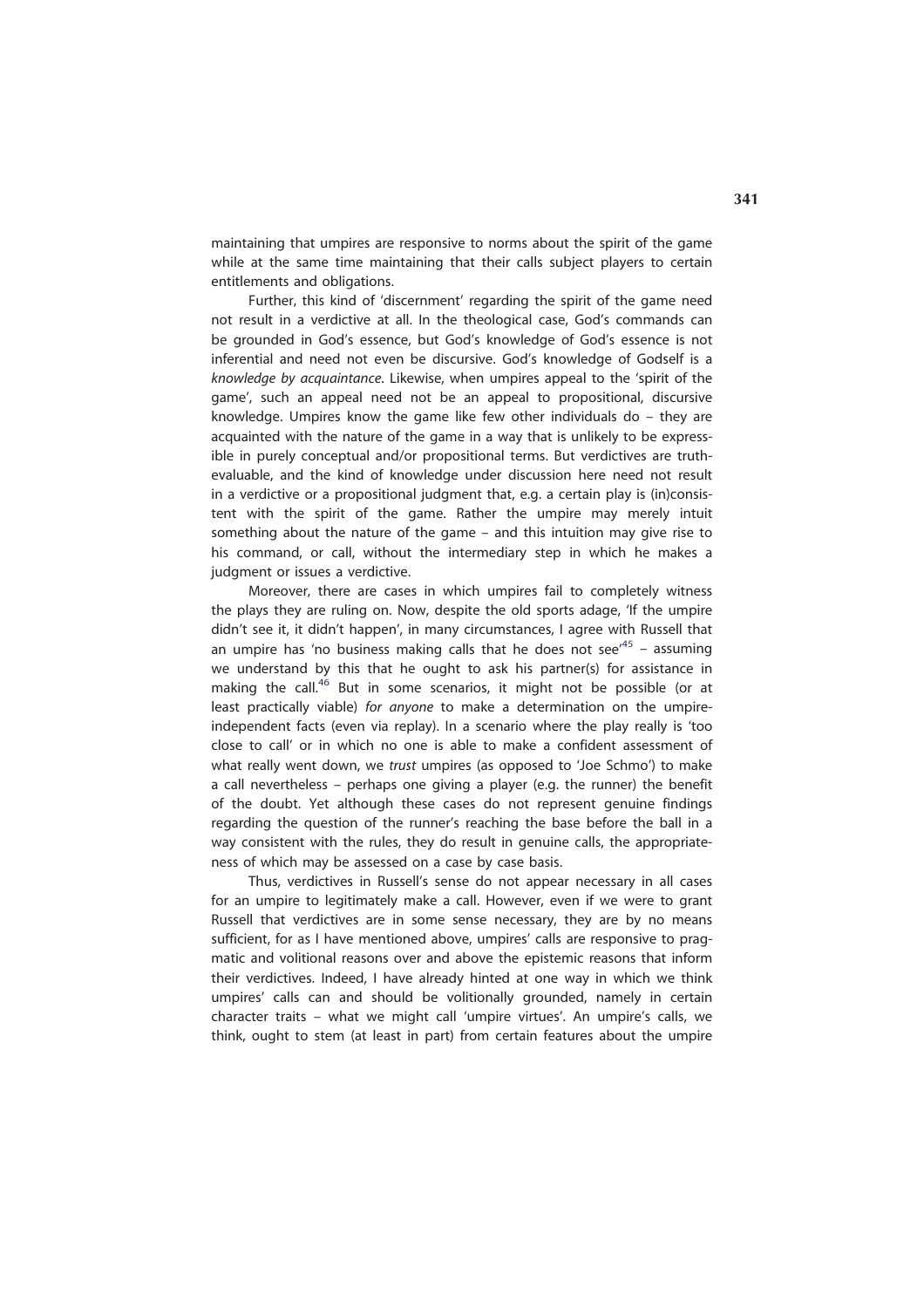himself. That is, we think that umpires ought to be motivated by certain virtuous traits, such as (though not limited to) sincerity, impartiality, confidence, competence, and consistency. We think umpires ought to be sincere – that is, we think his calls ought to be motivated by a love of the game and an appreciation of the rules that govern it. Likewise, we think the umpire should be impartial, not favoring one team or player over another in ways that would undermine the competitive balance of the game, and confident, trusting his assessments, pronouncing with a sense of authority, and setting precedents where necessary. Importantly, of course, an umpire must also be competent. Not only must he know and understand the rules and be able to apply them in particular circumstances, he must also have a sense for the nature and 'spirit' of the game as mentioned above, whether this latter sense can be expressed propositionally (e.g. in terms of principles) or not. These are all more than mere epistemic virtues, however, and what we end up with is something more similar to a kind of 'practical wisdom' or (to channel Aristotle) a kind of 'baseball phronesis'. Yet being competent by itself is not enough; an umpire must also be consistent – that is, he makes similar calls in similar situations and applies the rules in a manner congruous with precedence where appropriate. Even if the strike zone may differ from umpire to umpire and from game to game, we want umpires to be consistent within their own individual strike zones. Likewise, if an umpire tends to give the benefit of the doubt to the runner in close plays, we want him to do so consistently. This example also demonstrates the interconnectedness of the umpire virtues. For example, issues of consistency and impartiality may often overlap. Yet they may still come apart, in cases in which one has to sacrifice giving the runner the benefit of the doubt because of questions of fairness. (Perhaps the call is a makeup call. $47$ )

If I am right, then, verdictives about what happened on the field are neither necessary nor sufficient for umpires' calls. We can now see a few ways in which umpires' calls are not merely arbitrary and thus how they can be disputed or criticized. Since umpires are not omniscient deities, they can get the umpire-independent facts wrong, which may then (despite good intentions and virtuous calling practices) lead to a 'blown' call. Further, since they (like us) are not wholly virtuous, they may fail to exemplify certain virtues we take to be important to motivating calls, leading to a different kind of 'bad' call. Thus, there are various ways an umpire's call can go wrong, even if his call nevertheless determines the (normative) baseball facts of the matter. In a case like that of Jim Joyce's blown call, we might think it was appropriate for him to apologize to Galarraga – but, importantly, not because his call itself was mistaken. (As a prescriptive utterance, it was incapable of being incorrect.) Perhaps, then, we might criticize Joyce for being inconsistent: In any other situation, he would likely have called the runner out. On the other hand, we might deny that there

342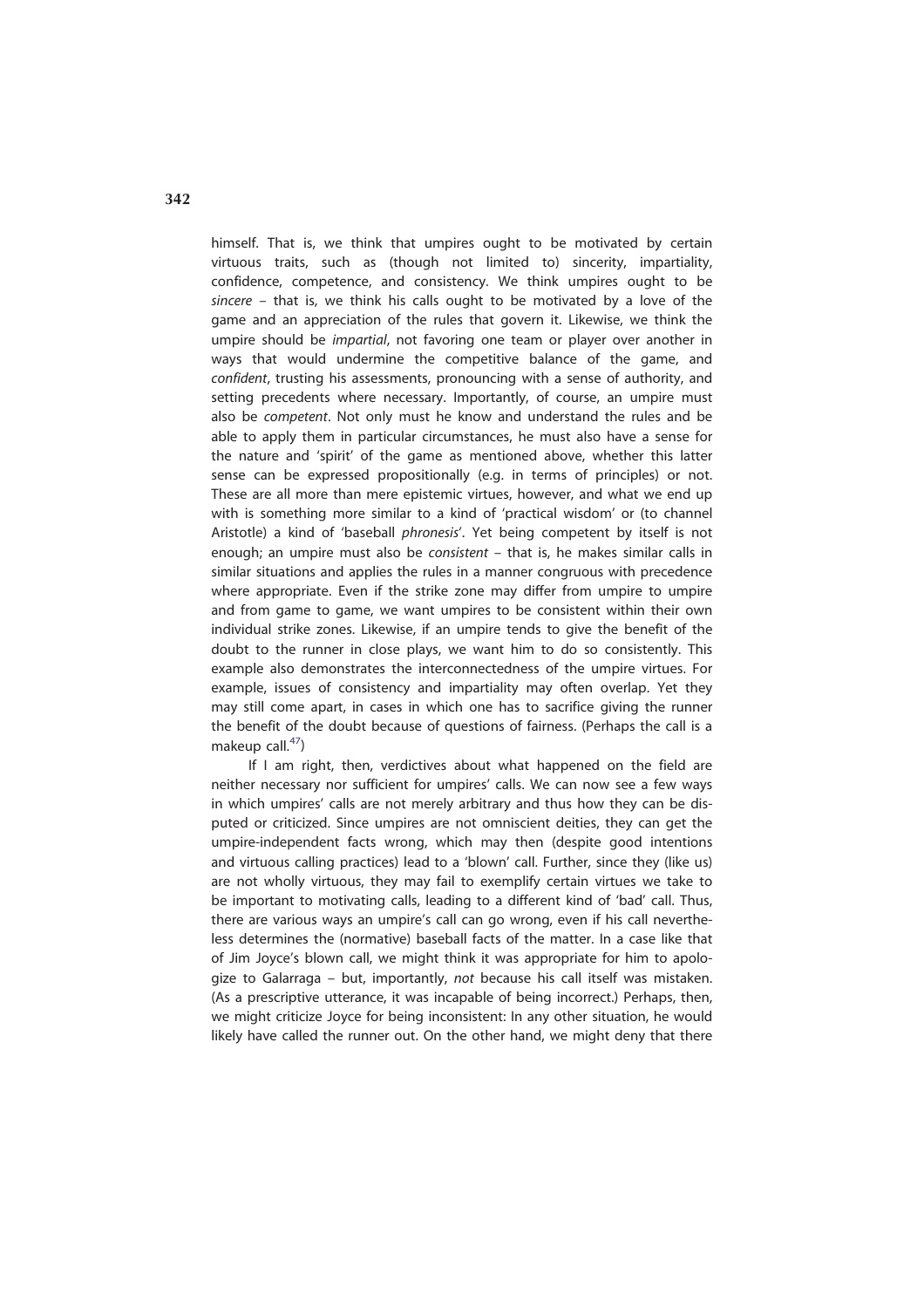was anything vicious in Joyce's call at all. By all accounts, he called the play sincerely and impartially – and given what he thought he saw, he called it competently and consistent with what he would normally call. Here, the infelicity is perhaps not rooted in character but rather in assessment. Nevertheless, we must be clear here: Jason Donald was entitled to the base because this is how Joyce called the play. Galarraga's 'almost-perfect game' was just that – almost perfect.

However, this leads us to the third worry expressed by Russell – that umpire voluntarism undermines the very notion of a (sporting) contest 'as involving the accurate assessment of the relative skills of the competitors'. As we have seen, though, umpires' calls are usually at least partially grounded in epistemic reasons and thus may reflect (without being identical or reducible to) an assessment of players' skills. Of course, since umpires are neither omniscient nor perfectly virtuous, there will be cases like the almost-perfect game, in which an umpire's call is in some way or another at odds with correct assessments of a player's skill in a particular circumstance. In some cases, of course, it might be more important to uphold ideals of fairness or competitiveness at the cost of statistics. Nevertheless, in cases where something of great (baseball) value is on the line (e.g. the outcome of a play-off game or a rare personal achievement), we need to ask ourselves what the implications of a restricted umpire voluntarist position might be for the actual challenging of a call in MLB and thus for related issues such as instant replay and Hawk-Eye technology. I do not have space to go into these issues here, but suffice it to say that baseball is more than just a contest between two competing teams it is an opportunity for the demonstration of the excellences and virtues of its various participants, which include players, managers, coaches, umpires, and even fans. To remove human umpires from the game is to rob them of potentially exercising certain virtues that we value. Indeed, the 'personal element' may be crucial to baseball in ways that go beyond mere human epistemic fallibility, and we should think twice about what kinds of limits we want to place on it.<sup>48</sup>

## Bringing It Home

In this paper, I have attempted to argue that umpires' calls are best understood on a restricted voluntarist theory, according to which an umpire makes it the case via his call that a runner is safe or out, a pitch a ball or strike, or a batted ball fair or foul, where the call is understood as a prescriptive utterance which confers on players certain obligations or entitlements. While intellectualism preserves our intuitions that umpires do some sort of epistemic work and ought to be able to explain their calls by appeal to epistemic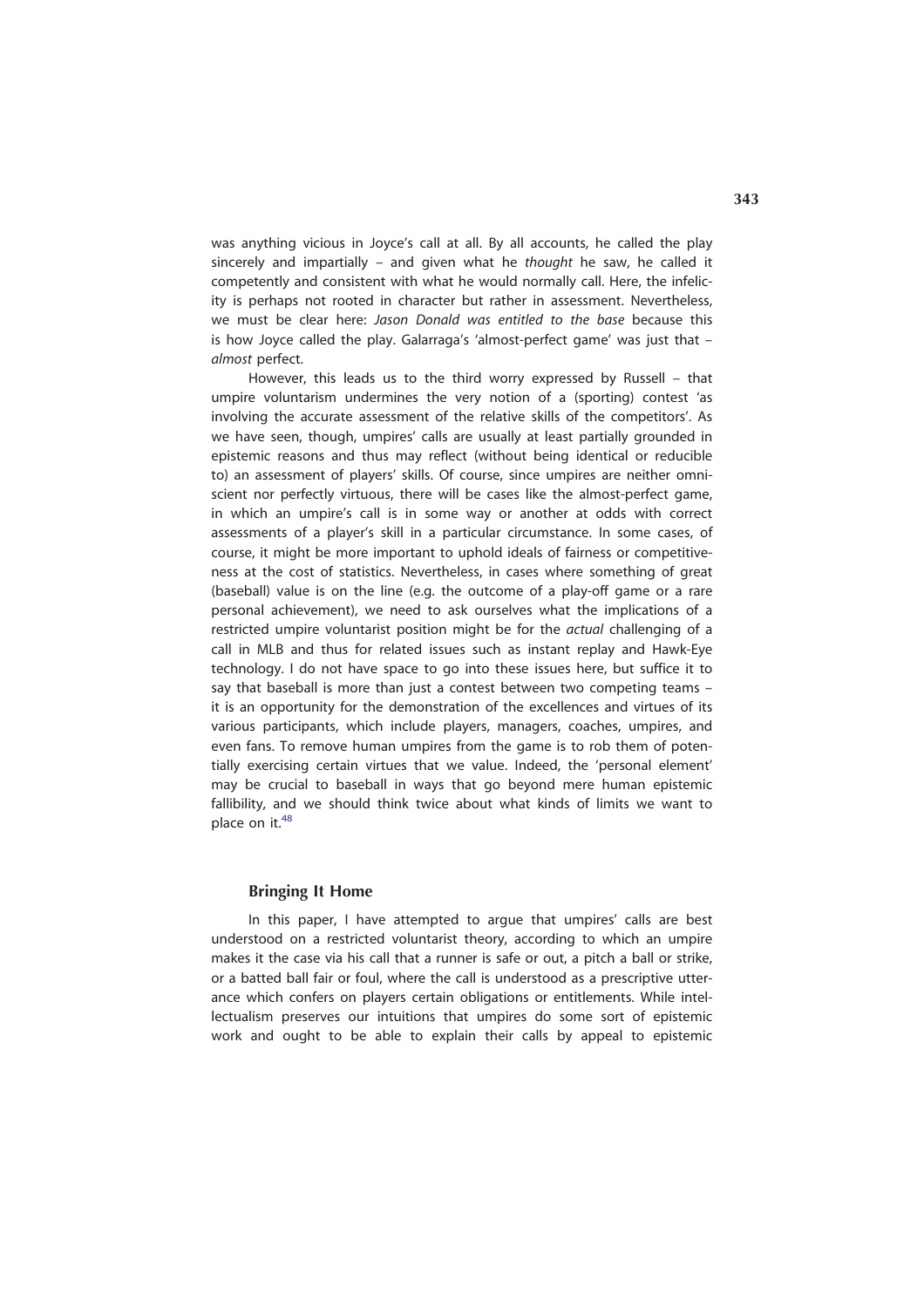reasons, it does not go far enough in accounting for the essentially authoritative and volitional nature of umpires' calls. I have further attempted to show how the restricted voluntarist might answer the arbitrariness objection and make room for the umpire's having reasons (both epistemic and pragmatic) without having to maintain that calls are themselves descriptions or reports of events. And while Jim Joyce may not rest any easier at night for having 'blown' the call that would have made Armando Galarraga's almost-perfect game actually perfect, we can still take comfort in the fact that the game is what it is precisely because he wasn't wrong.

#### ACKNOWLEDGEMENTS

I am grateful to Brett Gaul, Kristopher Phillips, Matt Drabek, Tim O'Connor, Paul Guyer, Jochen Briesen, Martin Rempe, Randy Auxier, Pam Sailors, John Russell, and countless others for their comments on earlier versions of this paper and the ideas found herein – and to Arie and Kris Griffioen for instilling in me my undying love of baseball. I would also like to take this opportunity to encourage MLB to consider hiring a professional philosopher to help clear up their conceptual ambiguities. My resumé is available upon request.

#### **Notes**

- 1. Major League Baseball (hereafter, MLB) defines a 'perfect game' as occurring 'when a pitcher (or pitchers) retires each batter on the opposing team during the entire course of a game, which consists of at least nine innings. In a perfect game, no batter reaches any base during the course of the game'. See http://mlb.mlb.com/mlb/official info/about mlb/rules regulations.jsp for further miscellaneous rules and regulations.
- 2. Cf. Official Baseball Rules (2014), especially Rule 9.00 'The Umpire'. Although the 2013 edition of the MLB regulations was much more ambiguous regarding the nature of umpires' calls, the MLB Replay Review Regulations (2014) leave no doubt that baseball is moving in what I call below a more 'intellectualist' direction – in my opinion, much to the detriment of the sport.
- 3. It is important to note here, however, that I am limiting my remarks here solely to the game of baseball – and even more specifically, to MLB. I agree with Mitchell Berman that 'sport-specific practices and participant understandings bear on the values or principles that constitute the normative content of the particular sport' (Berman 2011, 187). Thus, whether the view I am putting forward here is applicable to other sports remains an open question.
- 4. Plato (2002), at 10a.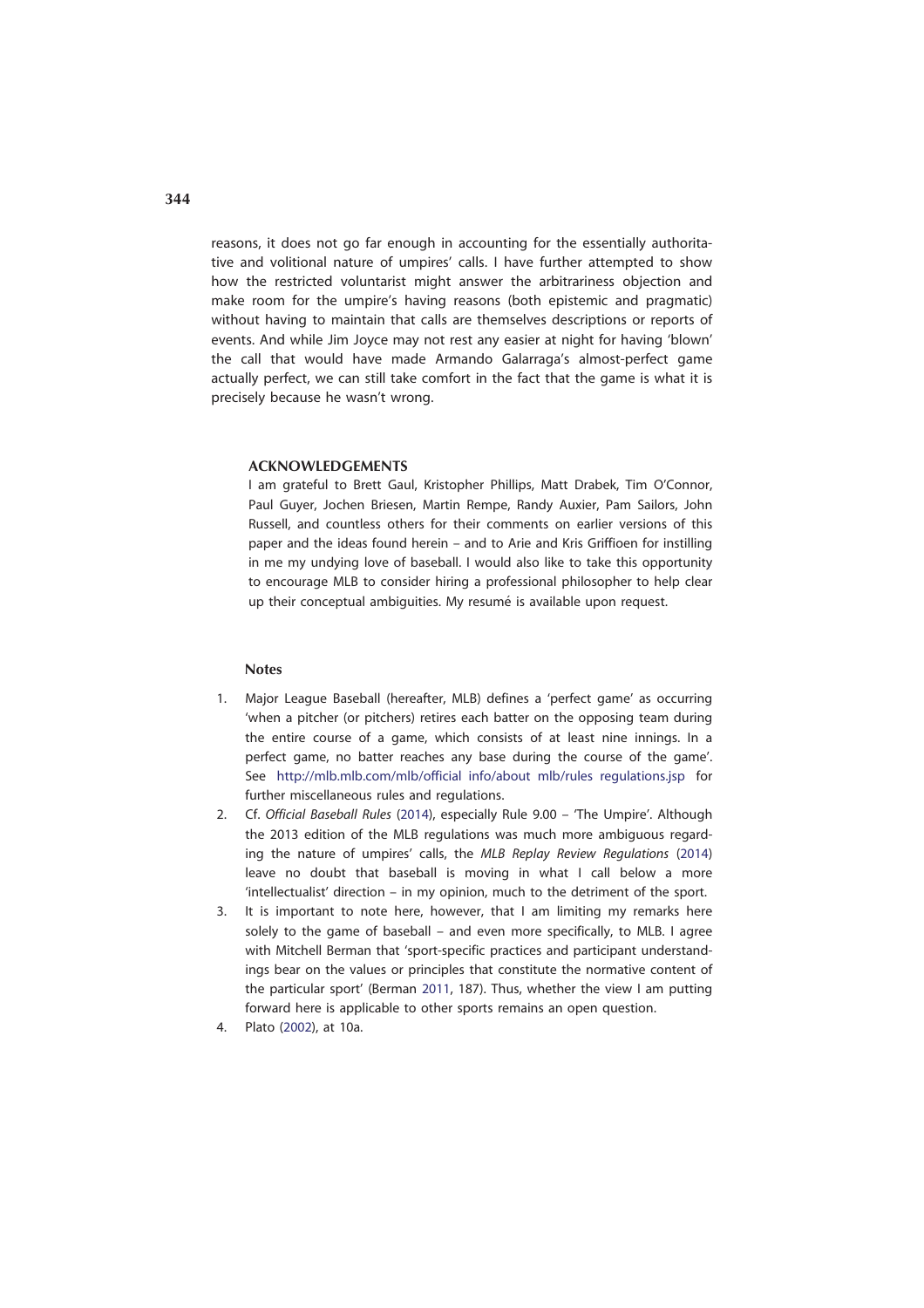- 5. I will generally use the masculine pronoun in this paper when referring to MLB umpires. This is not meant to promote but rather only to reflect the (unfortunate) gender bias already present in MLB.
- 6. For some of the limits of the analogy between sport and law, cf. Russell 2011.
- 7. There are various ways to phrase the problem, depending on the relevant normative predicate(s), the nature of the divine willing (loving, commanding, intending, etc.), and the type of dependence relation postulated. This will become important later.
- 8. Official Baseball Rules (2014), Rule 9.02(a). Graham McFee (2004) has plausibly argued that most if not all calls by officials in sports contexts are judgment calls, and I am inclined to agree. But for purposes of simplicity, I will restrict myself here to those examples given by MLB.
- 9. For this reason, Collins (2010) refers to this as being a question regarding an umpire's 'ontological authority'.
- 10. Interestingly, Rule 2.00 of the MLB rulebook defines a 'strike' as 'a legal pitch when so called by the umpire' and which meets at least one of several criteria. Here, it is unclear whether it is the umpire's call or the meeting of the various criteria or some combination of the two that make a pitch a strike.
- 11. Russell (2004, 89).
- 12. Russell (2004, 91).
- 13. Russell shifts between talk of events, states of affairs, and facts, so for the purposes of this paper, I will take them to be roughly coextensive, despite certain controversies in metaphysics regarding the applications of these terms. In general, I find 'fact' to be the most helpful term to use, so I will primarily refer to facts in what follows.
- 14. Russell (2004, 89).
- 15. Searle, quoted in McFee (2011, 233).
- 16. Russell (1997, 22), my emphasis.
- 17. Russell (1997, 22), my emphasis.
- 18. Cf. Russell (1997, 24, 29).
- 19. It is not clear, however, whether he takes 'basis' to mean something like 'ground' or 'reason', or rather something more like 'essence'. If the latter, then we run into the same confusion as above.
- 20. Austin (1962, 152).
- 21. Austin (1962, 152).
- 22. Austin (1962, 150).
- 23. Austin (1962, 150).
- 24. Austin (1962, 153).
- 25. Russell (2004, 90), my emphasis.
- 26. Russell (1997, 24).
- 27. Russell (1997, 24).
- 28. The case is especially unclear with regard to strikes and the strike zone.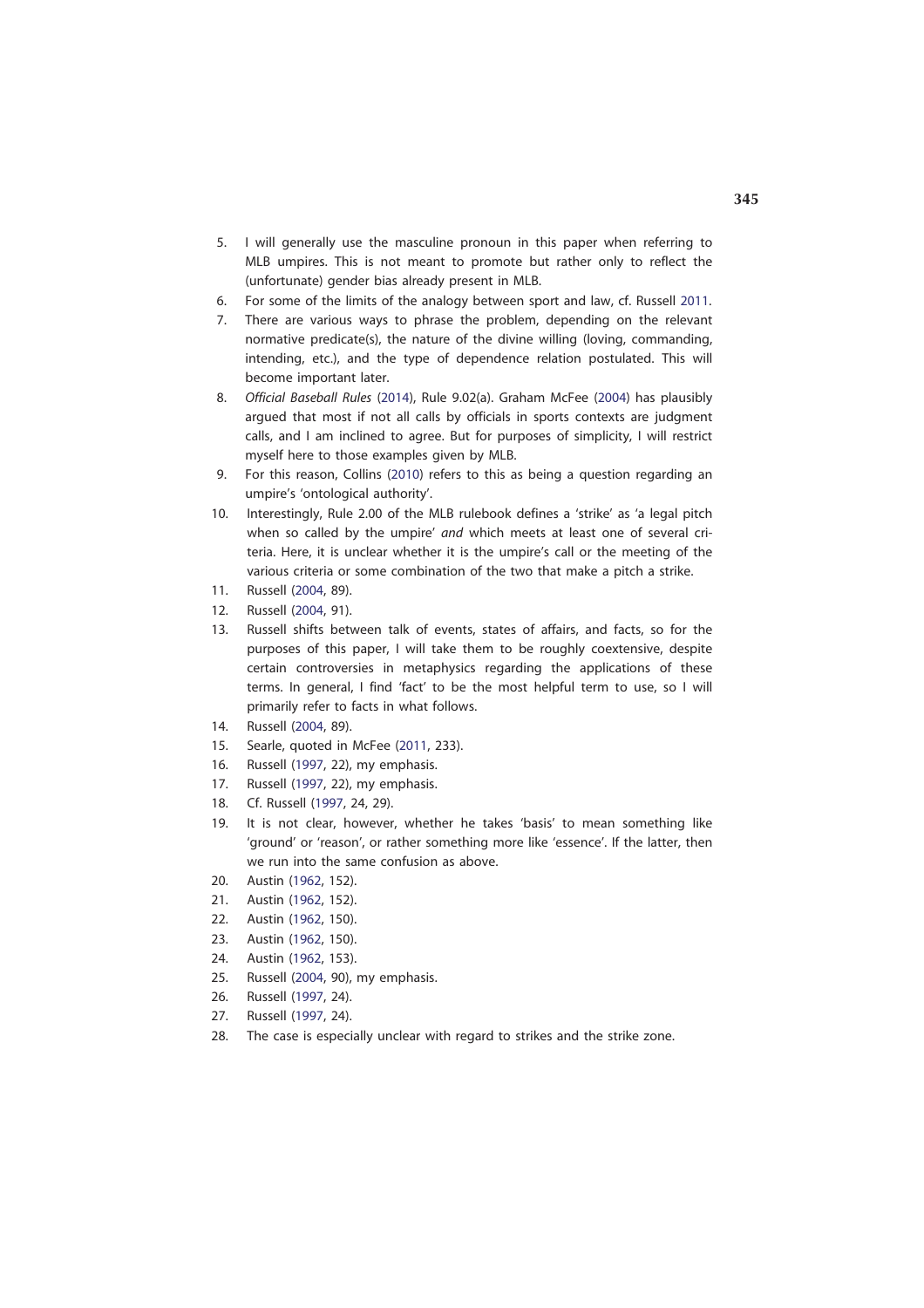- 29. Cf. Searle (1969, 50–53).
- 30. Websites such as the German 'Wahre Tabelle' (or the 'True Standings', http:// www.wahretabelle.de/) appear to endorse such a position.
- 31. However, as I discuss below, the prescriptive utterance by the umpire need not be grounded in a verdictive, even in cases where there is some more 'cognitive' element that informs the umpire's call.
- 32. Of course, an umpire's rulings may be overturned by MLB, as instanced by the expansion of instant replay during the 2014 season. Yet I think that the way MLB has implemented instant replay is problematic, in the sense that it does not allow for the cultivation of certain intersubjective relationships and virtues that we take to be crucial to the game of baseball. By sending the video to an off-site 'Replay Command Center', the play under review is taken out of the context of the game itself. Indeed, 'singularizing' plays out of context in these ways makes the game more about individual, discrete events than about the flow and continuity of a game that relies on context and intersubjectivity in important ways – ways that bear on how certain plays are to be understood and assessed. Giving the power of reviewing a play to umpires themselves allows them to exercise certain virtues in ways that are more strongly responsive to both epistemic and practical reasons – and this should be a welcome change to intellectualists and voluntarists alike.
- 33. Russell (2004, 90).
- 34. Russell (2004, 90).
- 35. Cf. Austin (1962, 14ff).
- 36. This way of viewing 'calls-gone-wrong' mirrors one in Kantian ethics often pointed to by critics – namely that morally wrong actions, by virtue of being heteronomous, are not actions at all.
- 37. Russell (1997, 32).
- 38. Russell also claims that 'incompetent' calls are non-calls. Yet it is less than clear what he means by 'competence', since it might turn out that any time an umpire gets a play 'wrong' on Russell's view, this is due to some kind of lack of competence (attention, correct observation, concentration, etc.), in which case all 'bad' calls would, in fact, be non-calls.
- 39. In the 1988 film, Detective Frank Drebin (played by Leslie Nielsen) impersonates a MLB umpire during a game in order to figure out who among the baseball players is a 'sleeper' assassin. Needless to say, hilarity ensues. (The culprit, for the record, is a hypnotized Reggie Jackson.)
- 40. Cf. the famous scene in the film Bull Durham. I am grateful to Tim O'Connor for raising a version of this objection.
- 41. Cf., for example, Adams (1987), Alston (1990), and Quinn (1990). For a good overview of the various permutations of theological voluntarism, cf. Murphy (2012).
- 42. Murphy (2012, 683).

# 346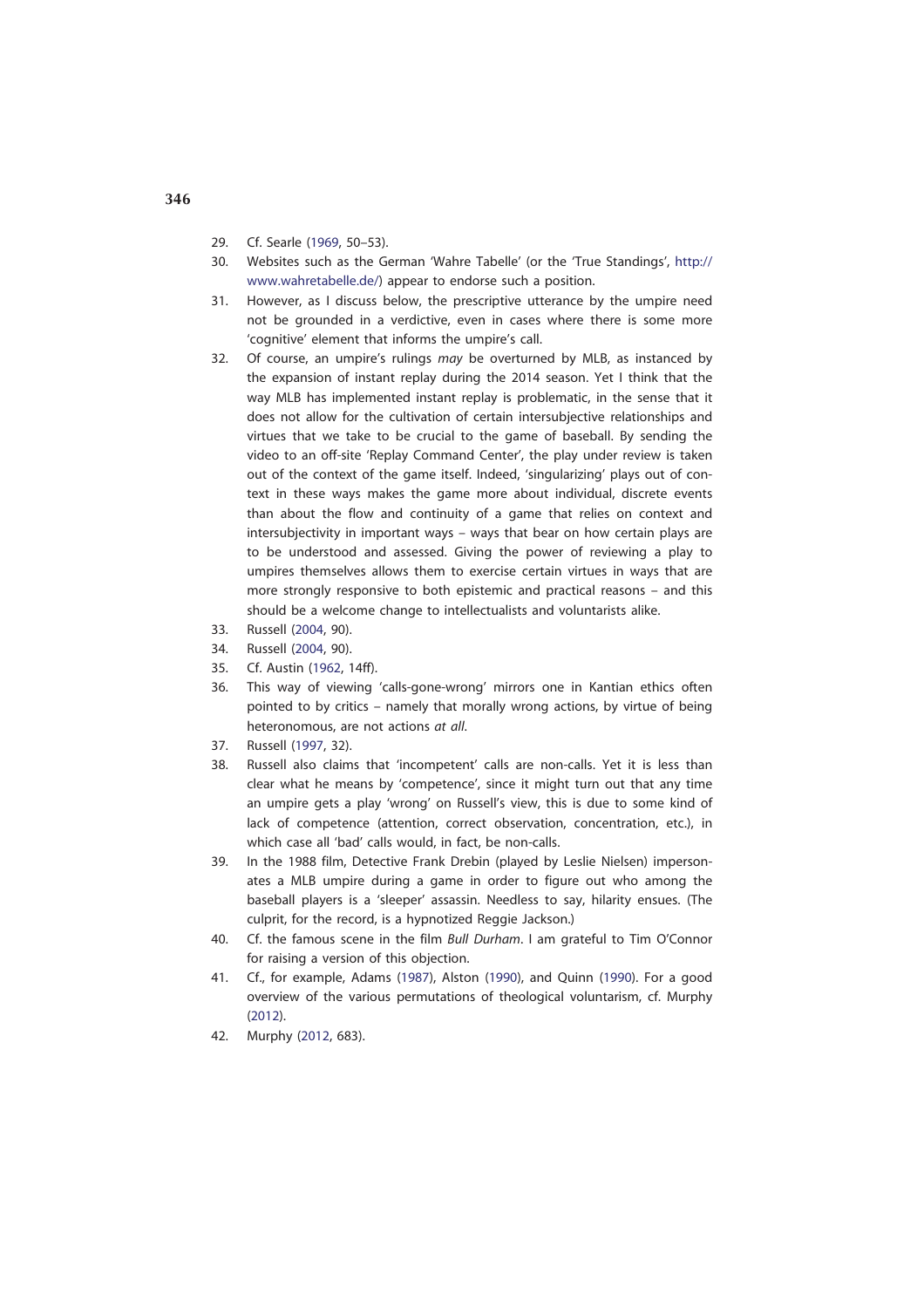- 43. Russell (1999, 27).
- 44. Cf. Official Baseball Rules (2014), Rule 9.01.
- 45. Russell (2004, 91).
- 46. Note here that the mere fact that umpires (may) consult each other in such cases does not imply that voluntarism is false. First, the agreement of the umpires on a certain call – even if making reference to epistemic reasons – can still issue in a prescriptive illocutionary act. (Perhaps this might be similar to a polytheistic divine command theory.) Second, as I argue, any verdictives they might make are not sufficient for a call to be made, even if they might partially ground it. Finally, some appeals to umpires – as with the appeal to the first- or third-base umpire on a non-called third strike – are appeals to non-calls, not to calls. That is, it is a request that a call be made in the first place. This is also consistent with voluntarism.
- 47. For a detailed discussion of the morality of makeup calls, cf. Hamilton (2011).
- 48. Further, as I hope to develop in a future paper, there is an important relationship of trust established between umpires and players. Umpires trust players to conduct themselves appropriately and play fairly, and players trust umpires to make fair and balanced calls. Both of these expectations yield certain obligations – obligations which hold by virtue of the social relationship between these parties. It is this relationship of trust, perhaps, that grants the umpire the authority to be the source of the facts determined by his calls – and it provides players with reasons to fulfill the obligations that arise from those calls. Adams makes a similar claim in his defense of divine voluntarism. Cf., for example, Adams (1999, 242ff and 252ff).

### **REFERENCES**

- ADAMS, R. M. 1987."A Modified Divine Command Conception of Ethical Wrongness." In The Virtue of Faith and Other Essays in Philosophical Theology, 97–122. Oxford: Oxford University Press.
- ADAMS, R. M. 1999. Finite and Infinite Goods: A Framework for Ethics. Oxford: Oxford University Press.
- ALSTON, W. P. 1990. "Some Suggestions for Divine Command Theorists." In Christian Theism and the Problems of Philosophy, edited by M. Beaty, 303–326. Notre Dame: Notre Dame University Press.
- AUSTIN, J. L. 1962. How to Do Things with Words, edited by J. O. Urmson, London: Oxford University Press.
- BERMAN, M. N. 2011. "On Interpretivism and Formalism in Sports Officiating: From General to Particular Jurisprudence." Journal of the Philosophy of Sport 38 (2): 177–196.